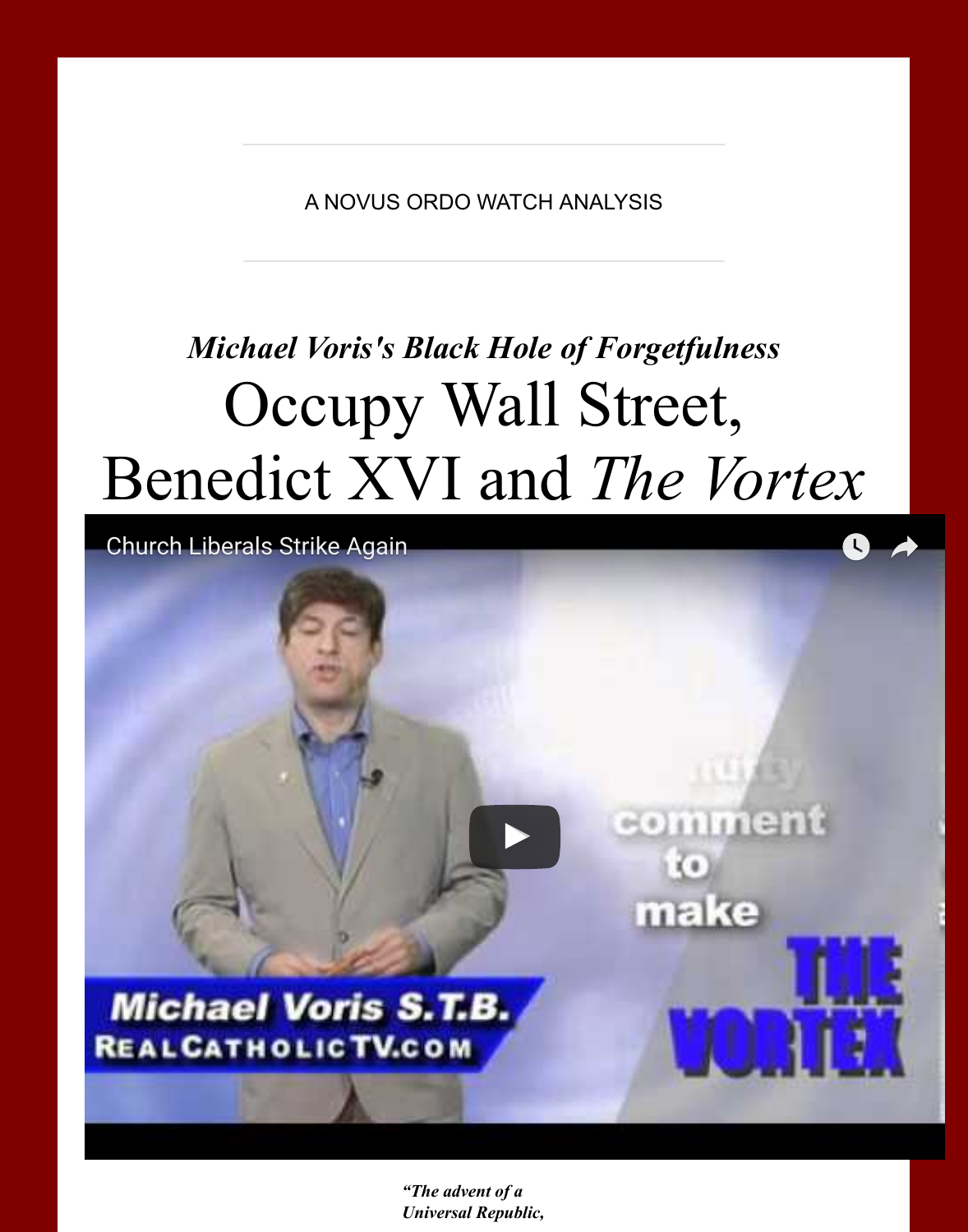*principles of absolute equality of men and community of possessions, would be banished all national distinctions, nor in it would the authority of a father over his children, or of the public power over the citizens, or of God over human society, be any longer acknowledged. If these ideas are put into practice there will inevitably follow a reign of unheard-of terror."*

*Republic, based on the*

**― Pope Benedict XV,**  Moto Proprio *Bonem Sane*, July 25, 1920

## **SECTIONS**

- The "something direct" that Benedict [never said](http://rittertodundteufel.blogspot.com/2009/08/pope-benedict-xv-described-new-world.html)
- About that "low level subterranean office…"
- Dining at the Novus Ordo "moral buffet"
- The PCJP's "helpful", "well-intentioned" call for a one-world government
- Does the media *really* mean "the Vatican" = "the Pope"? And does it matter?
- The troublesome "Father" Thomas Reese
- <u>[Occupy Wall Street and the Vatican: useful idiot](http://novusordowatch.org/ows_b16_vortex.htm#T)s?</u>
- [Liberation theology and other "new world dy](http://novusordowatch.org/ows_b16_vortex.htm#A)namics"
- **[Shedding light into Michael Voris's Black](http://novusordowatch.org/ows_b16_vortex.htm#D) Hole of Forgetfulness**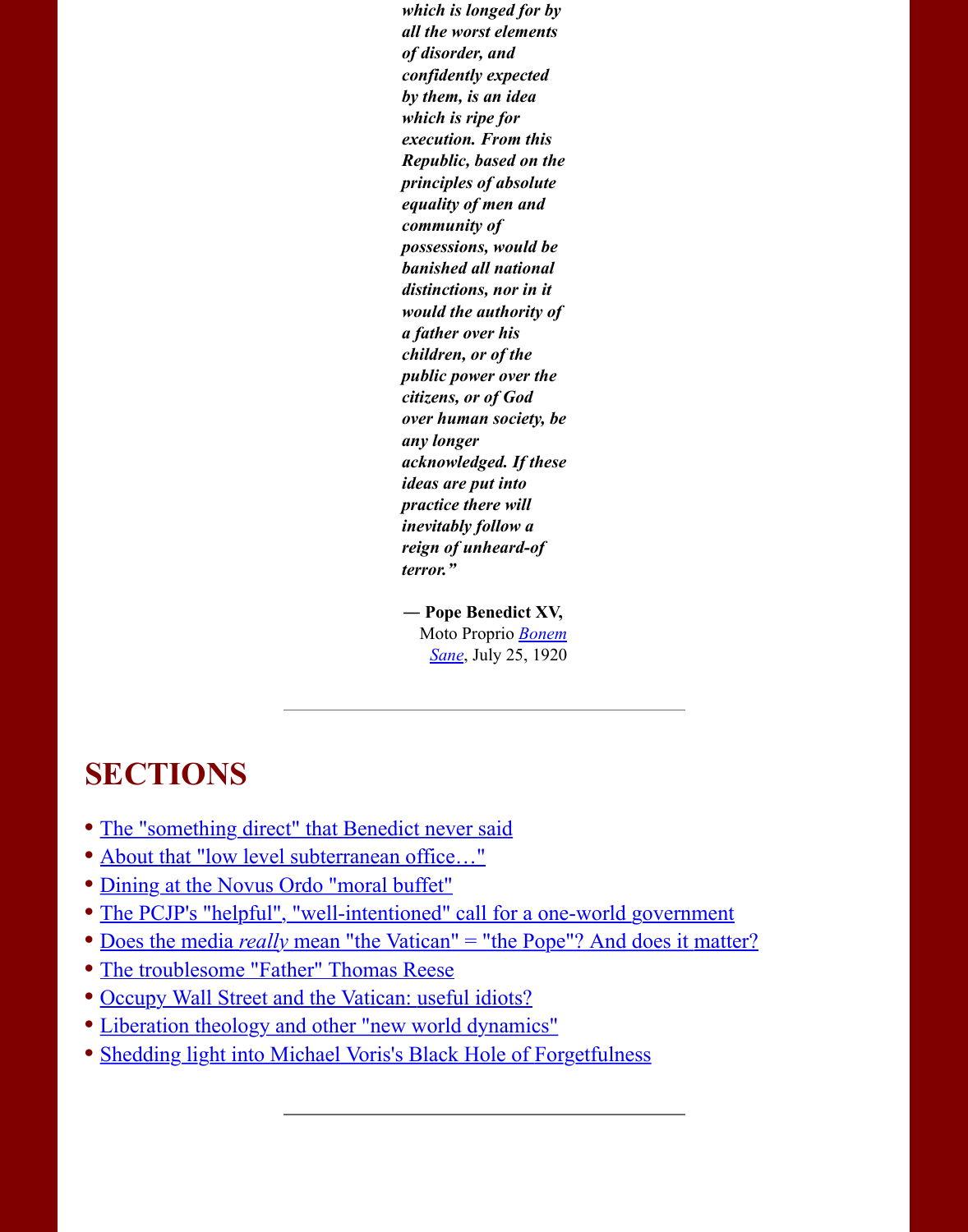

to be joined by some spacey sound effects. The program begins with him [gazing into the](http://www.realcatholictv.com/about/bio.php) camera, as he twirls a around in circles and greets his viewers with the show tagline: "Hello everyone and welcome to *The Vortex*, where lies and falsehoods are trapped and exposed". And to be

honest, he's comes across as an engaging host who often does a pretty good job at exp lies and falsehoods…*up to a point*.

And what precisely *is* that point?

It's the point where he quits talking about radical "priests" and dissident "nuns", troub USCCB agencies and just about anyone or anything in the Vatican not named Benedict USCCB No, "Pope" Ratzinger's Modernist lies and falsehoods never get "trapped and exposed" *The Vortex*, because they never even get discussed there; it's like they all get pulled in whirling vortex of a different sort—call it *Michael Voris's Black Hole of Forgetfulness*. occasionally Benedict gets mentioned, but only selectively for things like issuing a de crack down on the seminaries or *Summorum Pontificum* or being ignored or misinterp by Novus Ordo liberals; things that to the gullible prove that the "Holy Father" is really the side of the angels.)

And then there are a few shows when Mr. Voris manages to botch up nearly everythin in the above commentary, which he's entitled "Church Liberals Strike Again" (we seri considered calling this analysis "Michael Voris Strikes Again", because the one-sided approach he displays here is so typical of his program).

This time he starts out with a Benedict quote or what *appears* to be a Benedict quote.

He complains that liberal news media picks and chooses what it wants to report coming from the Vatican. "How is it", he asks,

that when the Pope himself personally comes out and says something direct, like **the sun is setting on western civilization**, no one in the mainstream media even reports it? But when some **low level subterranean office in the bowels of the Vatican** comes out with a well-intentioned, but essentially redundant-type document, which amounts to little else than a research paper, the entire world media reacts as though man has just landed on the sun. (Bold text denotes where the text appears on the video.)

What's interesting here is how Mr. Voris's mention of "the sun is setting on western civilization" is strongly made to seem like a direct quote, as it's prefaced by "when the *personally*…says *something direct* like (emphasis added)", accompanied by a photo of Benedict XVI giving a public address when those words are flashed on the screen and top it off, he changes his tone of voice when he says it (this, of course, is often done by speakers who want to convey to their listeners that someone is being quoted directly, the speaker doesn't want to preface the statement in what's perceived as a fussier, more drawn out, old fashioned way with the word *quote*, such as "something direct, like [quote] The sun is setting...etc." and end it with "...western civilization" [end of quote]."). T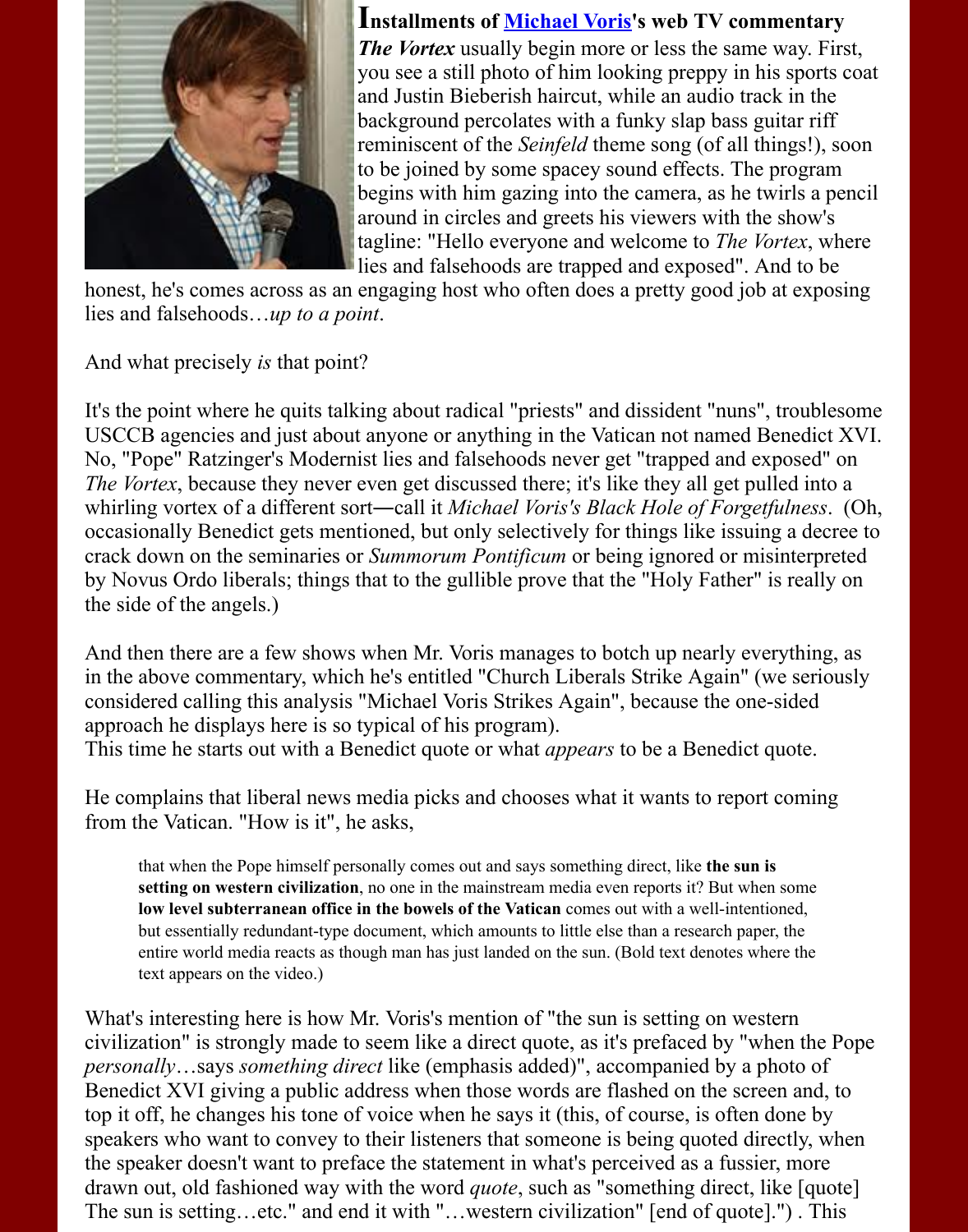#### **The "something direct" that Benedict never said**

**The problem, as an online search (including the Va[tican's](http://novusordowatch.org/ows_b16_vortex.htm#S) own website) quickly reveals**, is that it *isn't* a direct "papal" quote at all, for at no time has the purported successor to St. Peter ever said or written "the sun is setting on western civilization" since his election. The closest he's come to making such a statement was during a Christmas address last year to the 'Roman Curia' (photo right) in which he spoke of the decline of the Roman Empire: "The sun was setting over an entire world".

It was undoubtedly about that speech that Mr. Voris was thinking (as can be seen in the above link), for there Benedict [was making a parallel of ancient Rome's collapse with the](http://www.speroforum.com/site/article.asp?idCategory=34&idsub=158&id=45857&t=A+wake-up+call+for+American+Catholics) modern moral malaise (specifically mentioned as major factors were drugs, hedonism, child pornography/prostitution, "pedophile priests" and moral relativism) contributing to a decline not only in Western Civilization, but the world as a whole.



All in all, the address is one of Benedict's more Catholic-sounding utterances, so it's in keeping with what we'd expect Mr. Voris to cite, but he should have phrased it so as n strongly suggest a direct quote (this is a bad habit of his, as we'll see later). Be that as he makes much too much over the lack of media coverage. Yes, we'll agree that it was strongly-worded message and it wasn't reported; however it wasn't the first time, nor l be the last, when "Pope" Ratzinger bemoaned such ills (*doing* something about them, especially clerical child abuse—where he has a direct say—is a different matter), and variations on a theme certainly *have* been covered by news organs.

Another consideration is that secular news sources only cover a little religious news, relatively speaking, and virtually all of them, if forced to make an editorial choice, wo certainly opt to wait a few days and cover his much better known and more significant et Orbi" Christmas Message to the World, as it is addressed, not to a small group of Va bureaucrats, but *to everyone in the world*. There's nothing at all unreasonable at that. point being, they *weren't* ignoring Benedict, as is suggested on *The Vortex*, merely ign a particular speech of his upon which Mr. Voris places much importance. In other wor he's making a mountain out of a mole hill, which is never a good way to lead off a [commentary on how the media is distorting things.](http://www.telegraph.co.uk/news/religion/the-pope/8224816/The-Popes-Christmas-message-in-full.html) **Return to SECTIONS**

## **About that "low level subterranean office…"**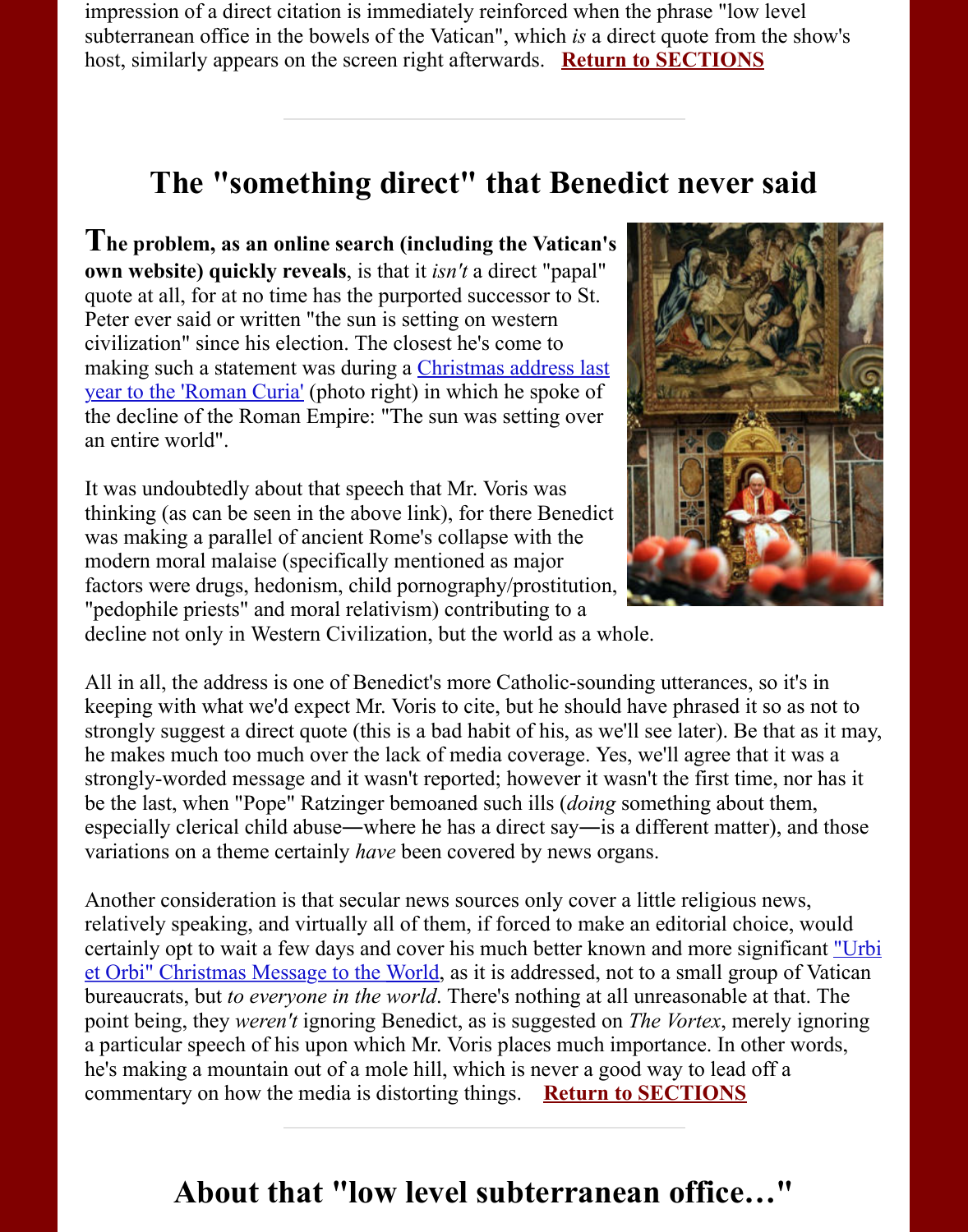$\ldots$  there  $\circ$  that word you always have to be leery of every time you see it in some non-papal Church document: *justice*. It almost always means something very different from actual justice, and is merely a cover to move along some strange notion―and when it comes to economics, "what's mine is mine, and what's yours is mine".

Certainly he's right about the post-Vatican II abuse of the word "justice", though we w question his restricting the abuse to "non-papal" documents. When he describes the m of the term as "what's mine is mine, and what's yours is mine", of course, he's alluding what's taught in Marxist *liberation theology*, the "Catholic theology" that's supposedly condemned by Modernist Rome, but which always manages to hang around in one dis form or another, even being subtly (and sometimes *not* so subtly) promoted by the "Popes" who ostensibly oppose it.

Anyway, paradoxically, this is also one of the places where he contradicts himself. Just moment earlier he referred to the document as "well-intentioned", but now he's warning to *be leery* of the same document. Actually, to be more specific, he brings up this point about the abuse of *justice* in the context of the council's name, but he doesn't cite the



[document itself. As it turns out, the word "justice" is used three](http://www.traditioninaction.org/RevolutionPhotos/A130rcJP2HavanaMass.htm) times and "injustice" once in this "research paper". Given that report is about economics, we ask Mr. Voris how it is that this intentioned" communiqué (he later again uses that same phrase refer to it, along with "harmless". "generally benign", and *"helpful"—but "useless"* [emphasis added; go figure that one doesn't fall under his personal censure as teaching falsely about justice, as spreading strange (and dangerous) notions that equations Marxian *redistribution of the wealth* ("what's mine is mine, and what's yours is mine")? The other problem here is that the gro Voris warns us to be leery of as spouting warmed-over—but " intentioned" (*sic*)—Marxism is a "*Pontifical*" council that has *full backing* of Benedict XVI! (Mr. Voris effectively concedes

point later, when he states, "*His* [Benedict's] Council for Justice and Peace published it [emphasis added]")

Yet he tries to make it sound like the PCJP is a nothing group that sort of sprung up on own at Vatican City when no one was paying attention. Mr. Voris should know better that. All he would have needed to do was go on the Vatican's own website to discover that far from trivial, it's actually part of what in the Novus Ordo "Church" passes for *The R Curia*. In truth, it dates back to 1967, when Paul VI established it as the "Pontifical" Commission "Justitia et Pax" (John Paul II changed the name in 1988). Incidentally, ju example to demonstrate the *real* measure of what he would have us believe is some fle store front-type outfit: In 2004 the Pontifical Council on Justice and Peace issued a length *major* Vatican document in 15 languages entitled *Compendium of the Social Doctrine Church*—the English translation includes over 1000 footnotes(!) and is prefaced with [congratulatory letter penned by none other than "Cardinal" Angelo Sodano](http://www.vatican.va/roman_curia/pontifical_councils/justpeace/index.htm) (photo left), Modernist Rome's then-Secretary of State, on behalf of John Paul II—*not bad for such*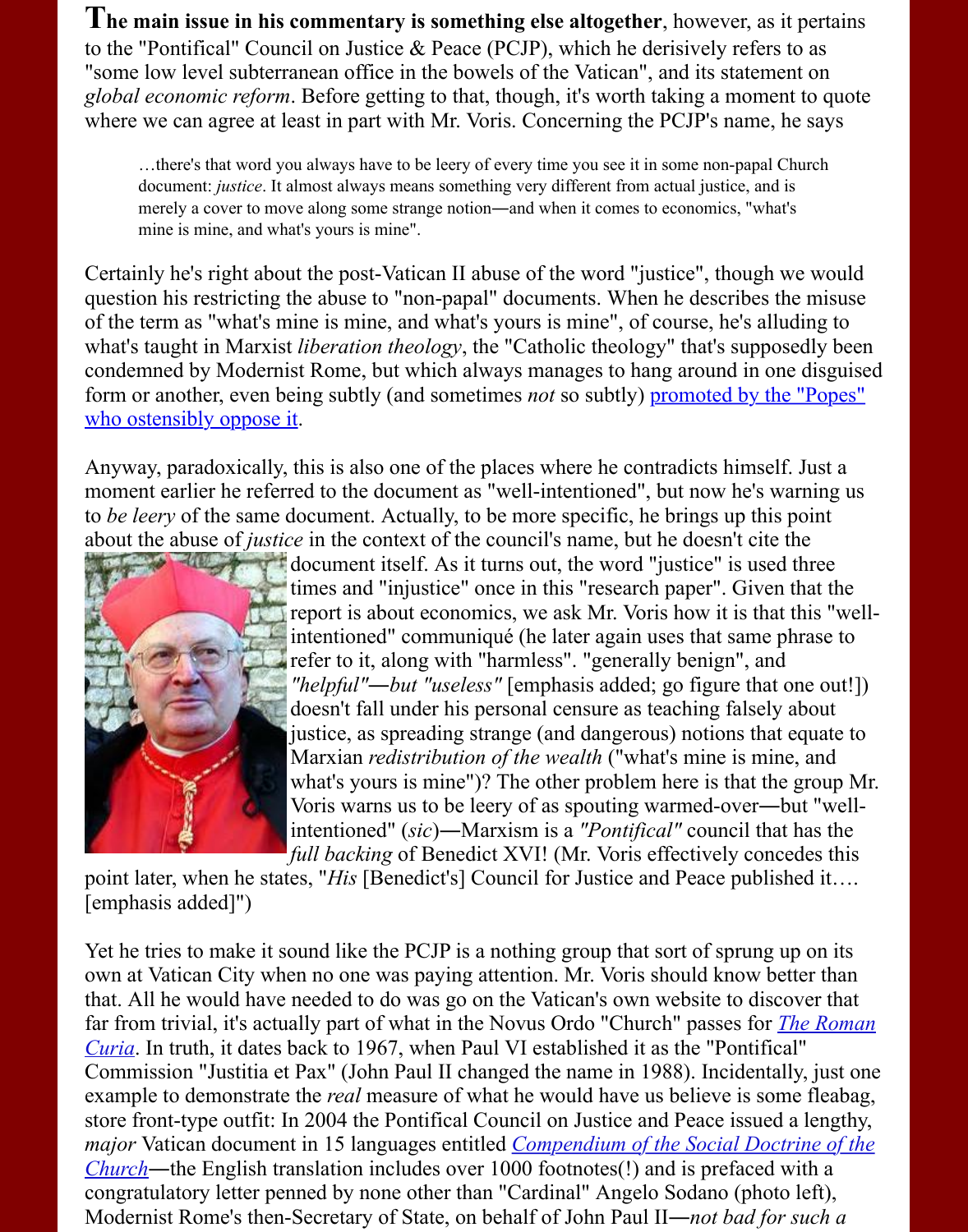**Not surprisingly, Mr. Voris [and other conservative](http://novusordowatch.org/ows_b16_vortex.htm#S)s in the Novus Ordo "Church" are attempting damage control.** E. J. Dionne Jr., the self-described "liberal Catholic" opwriter for the *Washington Post*, notes:

Needless to say, Catholic conservatives were not happy with the document, and they did all they could to minimize its importance. George Weigel, the conservative Catholic writer, took to National Review's blog to denigrate the Pontifical Council as "a rather small office in the Roman Curia" and to insist that its document "doesn't speak for the pope, it doesn't speak for 'the Vatican,' and it doesn't speak for the Catholic Church."

Oh really? Then for whom does it speak? Weigel wasn't done. "This brief document from the lower echelons of the Roman Curia no more aligns 'the Vatican,' the pope, or the Catholic Church with Occupy Wall Street than does the Nicene Creed," he wrote. "Those who suggest it does are [either grossly ill-inform](http://www.nationalreview.com/corner/281140/pope-chaplain-ows-rubbish-george-weigel)ed or tendentious to a point of irresponsibility."

My, my. It is always entertaining for those of us who are liberal Catholics to watch our conservative Catholic friends try to wriggle around the fact that, on the matters of social justice and the economy, Catholic social teaching is, by any measure, "progressive." Conservatives regularly condemn liberal "Cafeteria Catholics" who pick and choose among the church's teachings. But the conservatives often skip the parts of the moral buffet involving peace, social justice and what Pope John Paul II call[ed the "idolatr](http://www.creeds.net/ancient/nicene.htm)y of the market."

As it happens, the Pontifical Council is no mere "small office." It has been a pioneer over the [years in Catholic thinking about solidarity and justice. And this document is firmly roo](http://www.washingtonpost.com/blogs/under-god/post/does-pope-benedict-support-occupy-wall-street/2011/10/25/gIQArXExFM_blog.html)ted in papal teaching going back to Popes John XXIII, Paul VI and John Paul II. Pope Benedict's 2009 encyclical, Caritas in Veritate, spoke explicitly of the need for a global political authority to keep watch on an increasingly integrated world economy. The Vatican meets the Wall Street occupiers

It sounds like Mr. Voris reads Mr. Weigel's column or who knows, maybe Mr. Weigel watches *The Vortex*; in any case, they're on the same wave length. This whole notion a the PCJP being a "rather small office in the Roman Curia", simultaneously ignores a k point while stating it: the council, *regardless* of its relative size, *is part of the powerful Conciliar Curia*[. Dionne is on](http://www.vatican.va/holy_father/benedict_xvi/encyclicals/documents/hf_ben-xvi_enc_20090629_caritas-in-veritate_en.html) the mark when he observes that if it "doesn't speak for pope, it doesn't speak for 'the Vatican,' and it do[esn't speak for the Catholic Church",](http://www.washingtonpost.com/opinions/the-vatican-meets-the-wall-street-occupiers/2011/10/26/gIQAGO8EKM_story.html) "for whom does it speak?", so long as we understand those terms as the Novus Ordo substitutes for "pope", "Vatican" and "Catholic Church" (clearly it doesn't speak for th Catholic Church in any way).

However, perhaps the best rebuttal of the Voris-Weigel "don't blame it on the Pope" positionhas come *not* from a liberal, but from the well-known neo-traditional Catholic author Thomas E. Woods, who on his blog responded: "I'm supposed to distinguish between Pontifical Council and the Pope, you say. Fair enough. But did those people appoint themselves? Is Rome consistently surprised by how liberal its appointees turn out to b Fewer and fewer people believe this anymore." Cited, Vatican Council Calls for World Government, Central Bank **Return to SECTIONS**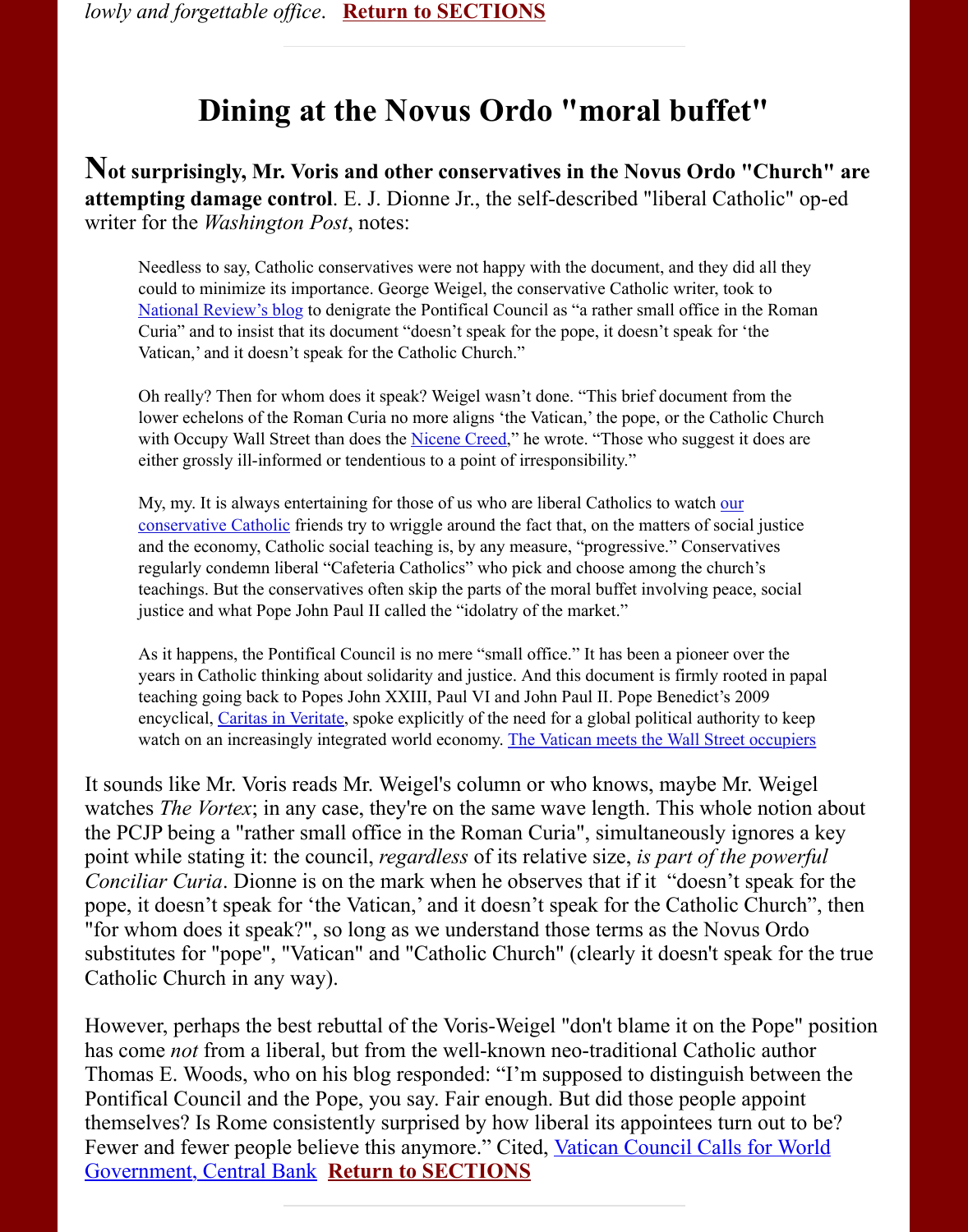### **The PCJP's "helpful", "well-intentioned" call for a oneworld government**

When Mr. Voris gets around to discussing the document itself, the water gets further muddied.

Anyway, this council published a document called―*get this*―*Towards Reforming the* International Financial and Monetary Systems in the Context of Global Public Authority—whew! Within seconds of it becoming public, actually, *before* it became public, the liberal media had either misunderstood it or deliberately mischaracterized it, and announced that "the Vatican", not some council out of many, but "the Vatican", had announced its support for a Global Public Authority, which sounds very much like *a one-world government*.

When the media uses the word "Vatican", it really means "Pope", and that's exactly what the media hoped that the world understands it to be. *The Pope* never said this, he never said anything of the kind; in fact, he never said anything at all. His Council for Justice and Peace published it, and most interestingly, when they said it they gave the guidelines by which their statement should be read: as a possible path in line with recent social teachings of the Magisterium. As a matter of fact, they released it now in advance of the G20 Summit happening in Europe soon. So, in that sense it's helpful, but in the end somewhat useless as a document for leading the world out the current el morass―even the Vatican can't do that.

Earlier in his talk he was complaining how the liberal media ignored Benedict XVI, while giving undue attention to an unimportant council, but now the same media is being blamed for having "either misunderstood or deliberately mischaracterized" the "research paper", the council that published it and "the Vatican". As far as misunderstanding or falsely characterizing the document, its call for a "Global Public Authority" *does* sound very much like a one-world government, because that's *what's being proposed*. This can be easily shown by way of noting it's call for a "'central world bank' that regulates the flow and system of monetary exchanges similar to the national central banks" and the following call for nations to hand over power to "a world Authority and to regional Authorities":

Time has come to conceive of i*nstitutions with universal competence*, now that vital goods shared by the entire human family are at stake, goods which the individual States cannot promote and protect by themselves. So conditions exist for definitively going beyond a 'Westphalian' international order\* in which the States feel the need for cooperation but



do not seize the opportunity to *integrate their respective sovereignties for the common good of peoples*. *It is the task of today's generation to recognize and consciously to accept these new world dynamics for the achievement of a universal common good.* Of course, *this transformation will be made at the cost of a gradual, balanced transfer of a part of each nation's powers to a world Authority and to regional Authorities*, but this is necessary at a time when the dynamism of human society and the economy and the progress of technology are transcending borders, which are in fact already very eroded in a globalized world. *The birth of a new society and the building of new*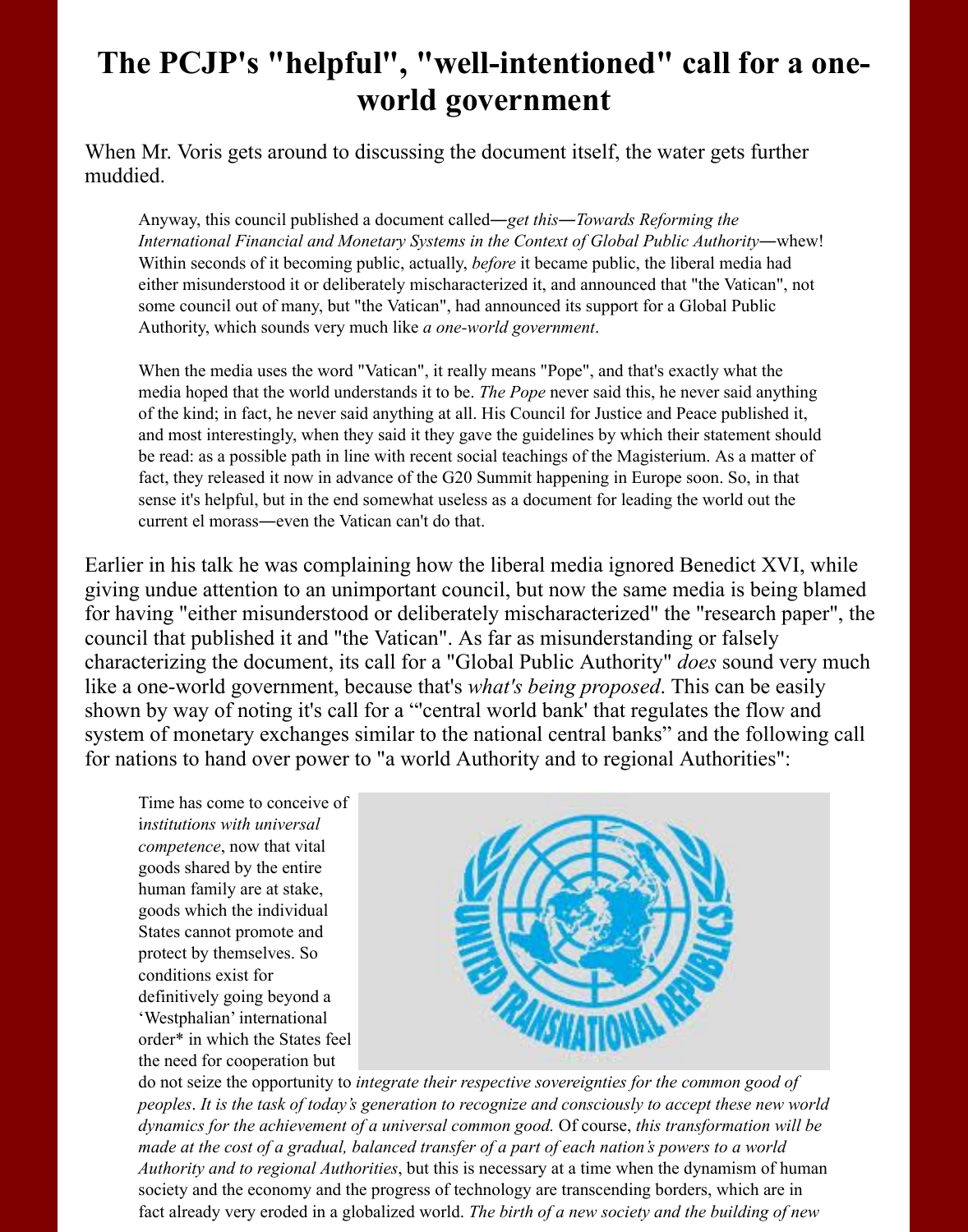a one world government (above which there is no higher court of appeal) by appealing principle of subsidiarity, a real tenet of Catholic social teaching, which teaches that decisions should always be made by the smaller groups directly affected, whenever pos rather than by a greater more distant element of society (subsidiarity found its way int U.S. [Constitution in the Tenth Amendment\). Of course, the problem with this is that th](http://www.news.va/en/news/full-text-note-on-financial-reform-from-the-pontif)e whole reason the document exists in the first place is the contention that now is the time larger global and regional authorities to subsume responsibilities that national authority [no longer capable of han](http://www.thecatholicthing.org/columns/2009/subsidiarity-a-primer.html)dling.

One thing that's clearly problematic in that presumption is that the axiom "absolute power corrupts absolutely" won't apply here; as a greater and greater concentration of author gradually turned over to the new world order in an increasingly dechristianized planet growth of complementary military forces needed to enforce global edicts will evolve, well. The principle of subsidiarity will then be cast aside in everything but name only global government will set up regional, national and local affiliates), having served its purpose as window dressing for world tyranny. At that point, no one will be able to elect *injustice*, which will be universal. **Return to SECTIONS**

#### **Does the media** *really* **mean "the Vatican" = "the Pop A[nd does it matte](http://novusordowatch.org/ows_b16_vortex.htm#S)r?**

In plain English, if ever implemented, this plan will involve (among other things) the *involuntary* (and possibly *forcible*) seizing of American tax dollars by a global entity to "balance" the international economic playing field, *taking from the "haves" and giving "have nots*". Now, it's unclear whether Mr. Voris is suggesting the media has it wrong the document's pushing of world government, because the paper clearly *does* do that, simply upset that in his view secular news sources misuse the term "Vatican", when to thinking it is *really* the PCJP promoting globalism, and *not* the "Pope". He directly acthe media of trying to condition people to believe **VATICAN** = **POPE** (or perhaps more the point here,  $PCJP = VATICAN = POPE$ ), yet we're left to wonder whether he app or disapproves of the new world order being proposed. His use of "one-world government" is something he certainly knows would be opposed by the vast majority of his viewers one would presume, by him, and he talks about how the report's essentially *benign*, even *helpful*, so he doesn't seem to have familiarity with the pro-world government's docun he thinks the media's mischaracterizing it. It is he, and not the media, we submit, who to be misunderstanding the import of what's being proposed, because it is *anything buttlering buttlering buttlering buttlering buttlering buttlering buttlering buttlering buttlering buttlering buttlering buttlering buttle benign*.

Concerning his contention that new articles are deliberately mixing Vatican and Pope, turns out to fall more on Mr. Voris' *perception* of how liberal media works, than on co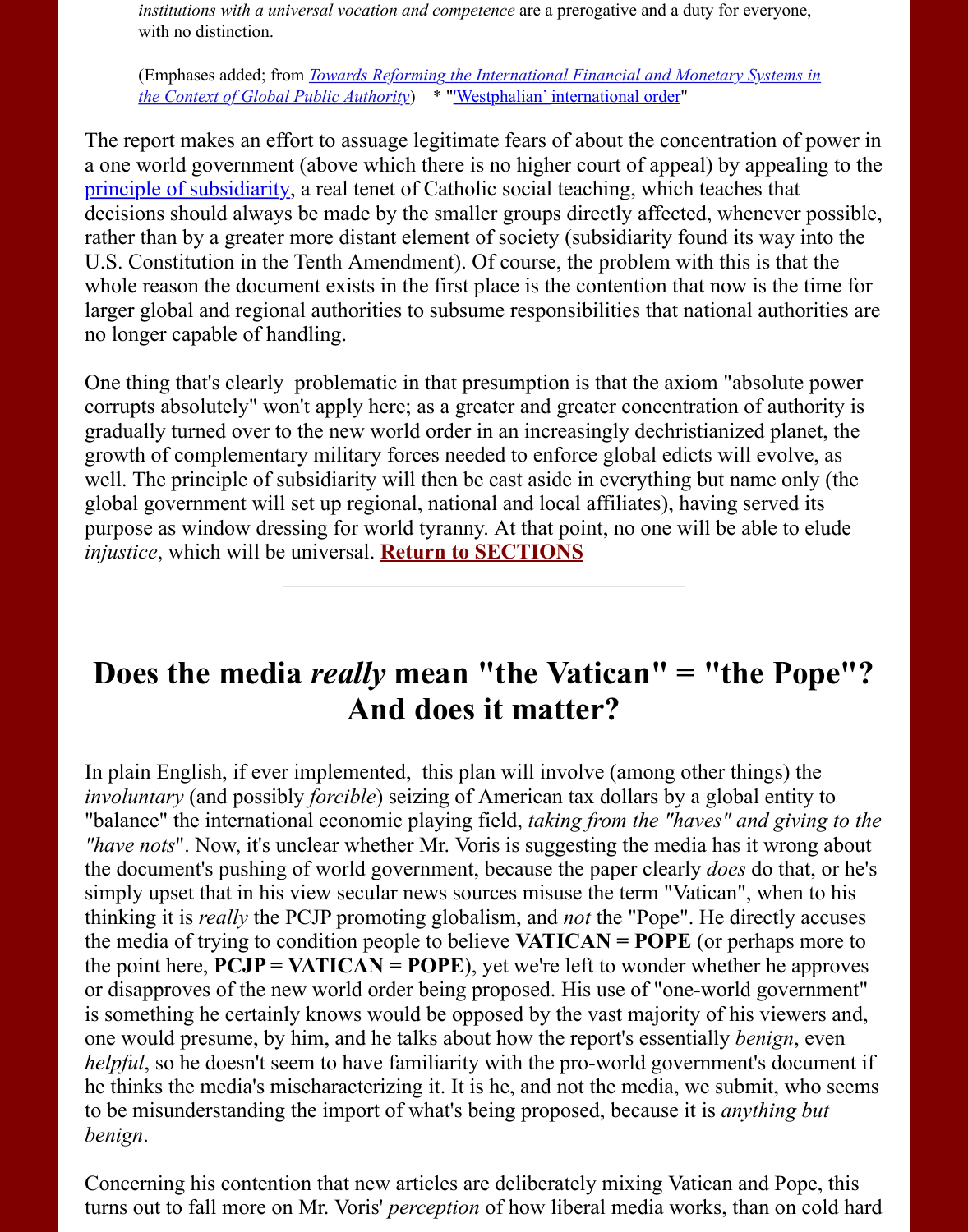And quite frankly, that's exactly what ought to be expected from competent profession journalists, who, regardless their political bias, [are able to make such](http://www.nytimes.com/2011/10/25/world/europe/vatican-calls-for-global-oversight-of-the-economy.html) [simple distinctions](http://articles.boston.com/2011-10-25/business/30320839_1_vatican-city-economy-pontifical-council), ["Pope", "Va](http://content.usatoday.com/communities/Religion/post/2011/10/wall-street-protests-ows-vatican-pope/1)tican" and "Curial office". In such a regard they tend to be careful.

Now at the same time, in fairness to Mr. Voris, it is true there are undoubtedly times when news media, whether left, right or center, secular or religious, can and do use the term "Vatican" synonymously with "Pope". Yet as far as we can see this is done without an intent to confuse matters, much as in the famous aphorism of St. Augustine, paraphrased as in the famous aphorism of St. *"Roma Locuta Est, Causa Finita Est"* (often translated as "Rome has spoken, the matt settled"). There, "Roma" (or, more properly, in Augustine's words, *sedem apostolicam* Apostolic See") definitely means *Pope*; in this case, specifically Pope Innocent I. Cert now, while the Doctor of Grace and those who've paraphrased him meant to signify the Successor to St. Peter by the terms "Apostolic See" and "Rome", they didn't seek to m anyone, and the proper connotation was understood by their readers. Thus, they could easily have put "The Vatican has spoken, the matter is settled" and the sense would be preserved—the Pope has given a final ruling on said dispute, the case is closed. But the only one way "Vatican" can be properly used, and to be honest, it really isn't used that very much these days, at least not exclusively. Now, in news reports "Vatican" means part of the Roman bureaucracy as much as it does Pope—context is everything. (For a interesting discussion of what St. Augustine did and didn't write, see "Roma Locuta E Causa Finita Est: An accounting of what transpired between Pope St. Innocent I, Pope Zosimus, St. Augustine, Pelagius and Celestius")

In disallowing the PCJP's report the title "Vatican document", the primary criterion used by Novus Ordo conservatives like Messrs. and Weigel seems to be that it wouldn't constitute part of what p **FRANCE** in their sect as the Magisterium. Yet that hardly disqualifies it. In documents of every level of importance coming from Vatican City (both pre- and post-Vatican II) are reasonably referred to as *Vatican* documents, magisterial or not. In reality, to refer to the PCJP's economic recommendations as a Vatican document is roughly analogous to calling a report from the Environmental Protection

Agency "an Obama Administration document". It's time for these men to quit playing semantic games and face up to the fact that the only reason they're attempting to minimize this is because they sadly realize that it represents that very dark, but official side of the Novus Ordo religion that teaches things that cannot easily be reconciled with true Catholicism. In the end, this *Vatican document* has quite a bit more clout than Mr. Vo wants to admit. Let's face it, if this "research paper" were as unimportant as he'd like to make us think, would the PCJP wouldn't have bothered to circulate it to the world's m news media? No, this was intended to be an fairly significant official declaration of sorts, perfectly timed to get a great deal of attention just prior to the  $G20$  Summit and at a timewhen the radical <u>Occupy Wall Street</u> protesters and their compatriots in other cities are the globe were making hourly news with their actions. **Return to SECTIONS**

 $\overline{\mathsf{u}}$ 20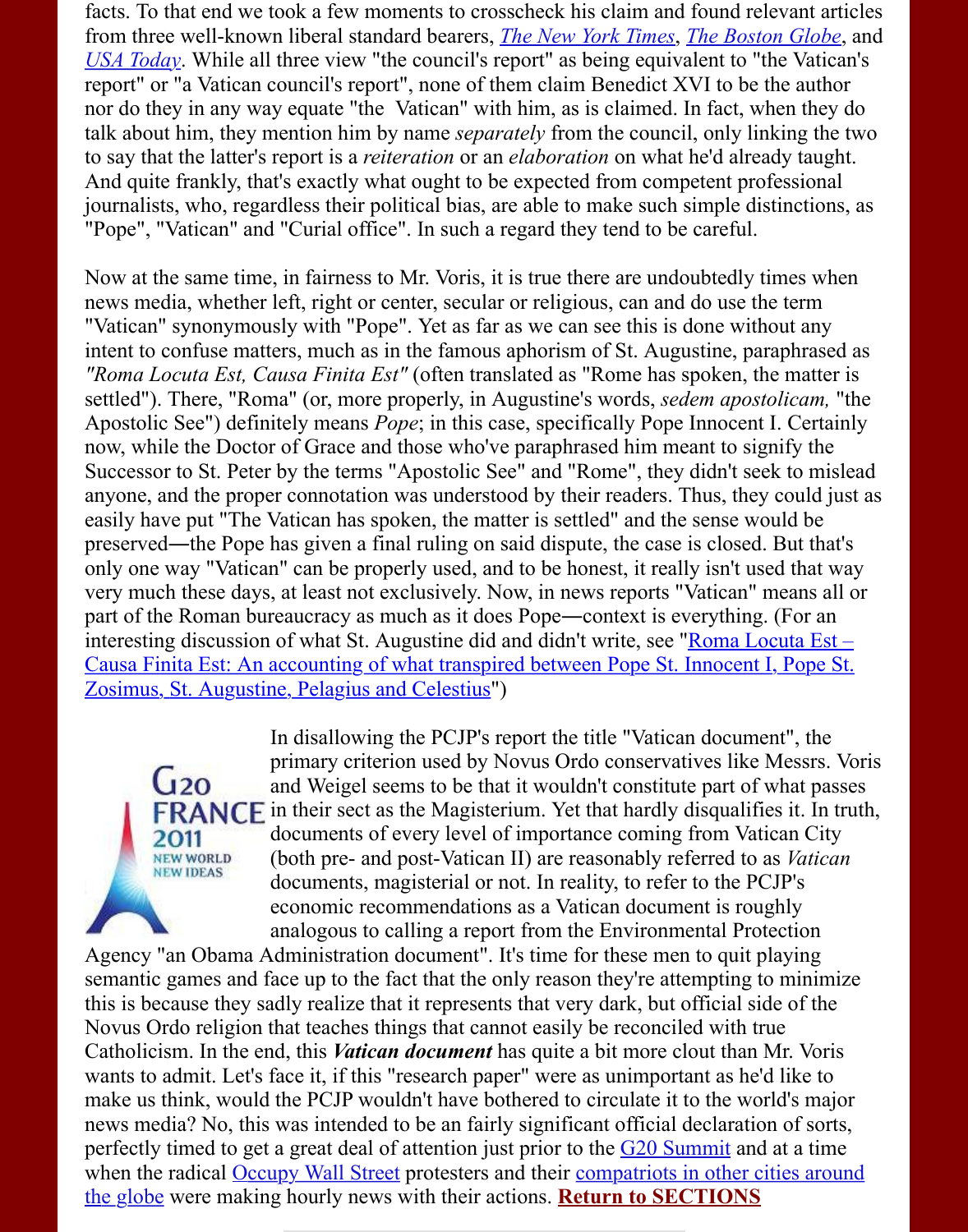#### **The troublesome "Father" Thomas Reese**

**Finally, Mr. Voris gets to the villains mentioned in the program's title: "Church liberals"**. The primary culprit (the only one mentioned by name) is syndicated writer "Father" Thomas Reese, who wrote a column a few days before the *Justitia et Pax* Council came out with its globalist proposals and also appeared on MSNBC's *Weekends* program to discuss the subject. Here is the full text for the conclusion of *The Vortex*:

But what's interesting is how the liberal, modernist, progressive crowd in the Church, like, for example, Jesuit priest Fr. Thomas Reese and many others immediately jumped all over this, and said the most *ridiculous* things, like "This positions the Vatican somewhere to the left of Nancy Pelosi."

Really?

And even more outrageous. "The Pope would be much more comfortable with the Occupy Wall Street gang than with Tea Partiers."



Oh *really*, Father?

Then he pulled a doozy and said, "Many people think the Pope is a Republican because he's against abortion and gay marriage, but economically he's much more of a Democrat."

Ah, Father, for the record, he's *neither*, and that's a nutty comment to make.

This whole thing is a case of a generally benign document, trying to think through the economic mess, applying the Church's principles of fairness, etc., and coming up with a document that in the end doesn't really offer much in the way of tangible "boots on the ground"-type solutions. And that's fine, the Church doesn't do economics; heck, most parishes struggle to keep their own books balanced, much less solve world financial meltdowns.

But what's truly telling is that a year before the election…the modernists liberal Catholics as a way to further implant in the mind of the general populace that real Catholic voting and political stances always side with the poor―and here's the rub―over and above everything else; that poverty of the body is the real concern, and everything else is secondary, including the actual dogmatic Church teachings on such things like abortion and homosexual marriage.

Fr. Thomas Reese is not alone. As the coming days and weeks unfold, expect to see this story get recycled and referenced throughout the mainstream media as something akin to this: Well, we all remember that even the Pope thinks the world economy should be jiggered with to support a United Nations managed government and a World Bank to fight the issue of poverty. That's really in keeping with the Obama Administration's views as well, so Catholics should feel good and satisfied when they cast their votes for Obama.

A relatively harmless and somewhat redundant Vatican document has now become a political hot potato, because modernists and political liberals in the Church have engineered it that way. Yet another sterling example of why faithful Catholics have to be plugged into Church teachings and always ready to defend the Faith.

(Please note that none of the "direct quotes" from "Fr." Reese are not exactly direct quotes. We've deliberately transcribed them that way as a mild protest of Mr. Voris's looseness when it comes to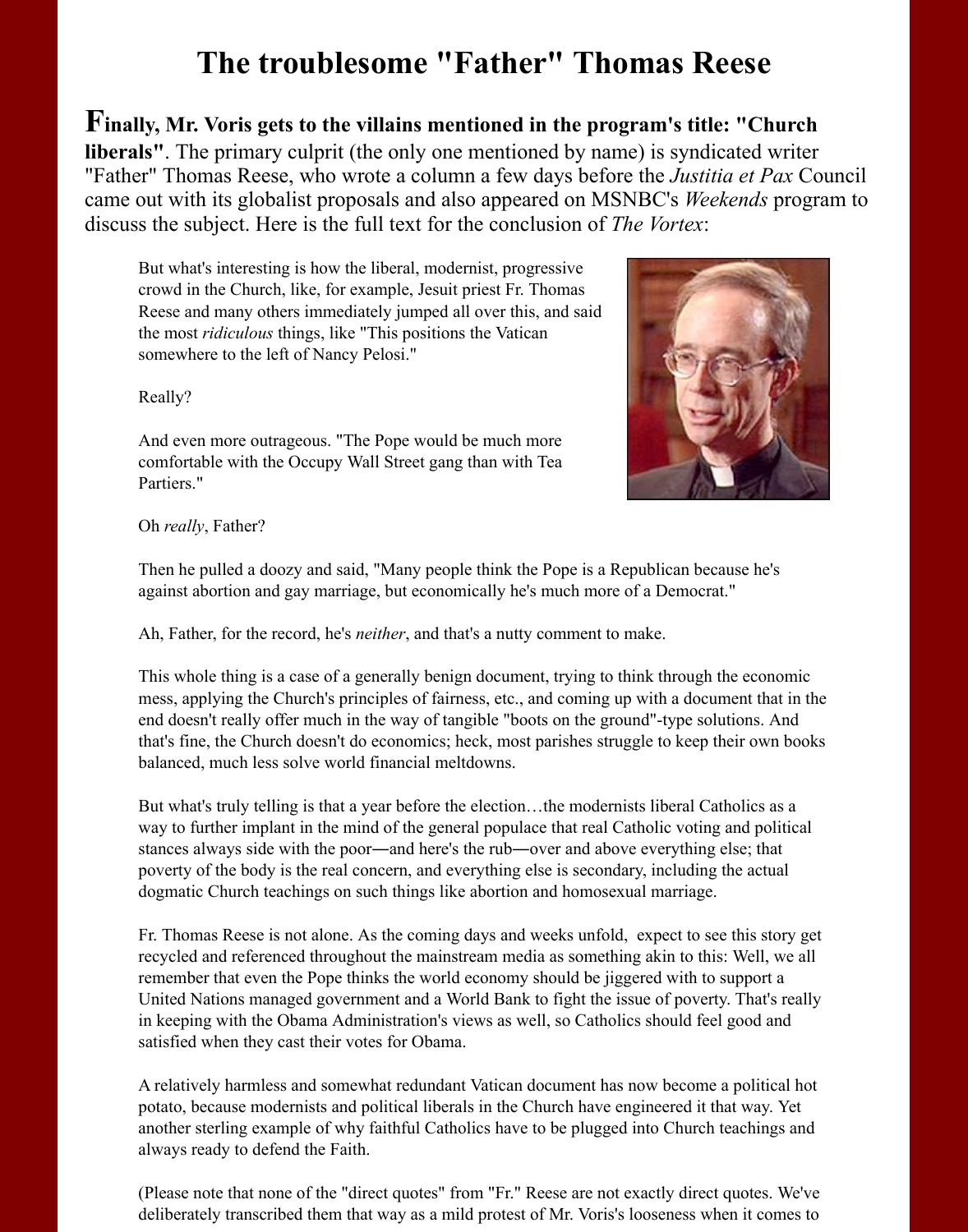the "Jesuit" what said and wrote. Here's the short television interview:



And his column: Vatican's economic statement will be way to the left of Wall Street financiers

For starters, Mr. Voris finds the idea that "This positions the Vatican somewhere to the of Nancy Pelosi" to be "ridiculous". As "Fr." Reese writes in his column (and echoes in video), the document is calling for "the redistribution of wealth and the regulation of the world economy by international agencies". Where precisely that places it ideologically regards to House Minority Leader Nancy Pelosi we don't know, but it's squarely in her political neighborhoo[d. Remember how earlier in his commentary Mr. Voris warned v](http://life.nationalpost.com/2011/10/21/vaticans-economic-statement-will-be-way-to-the-left-of-wall-street-financiers/) about the strange "what's mine is mine and what's yours is mine" (that is, *redistribution the wealth*) mentality pervasive when non-papal documents (like the one in question) about justice, and he also *seemed* to warn them about it espousing a one world govern So it really isn't ridiculous to say that the report in question is promoting a leftwing agent

Next, is the "outrageous" suggestion that "The Pope would be much more comfortable the Occupy Wall Street gang than with Tea Partiers". What is left out of *The Vortex's* quote is an important qualifier used by "Fr." Reese: "...when you look at his economic posit. you find that he's much more comfortable with the people occupying Wall Street than would be at any Tea Partiers" (emphasis added)." It's hardly outrageous to maintain th terms of economics Benedict XVI would be more comfortable with Occupy crowd than with Tea Partiers, since the latter are strongly opposed to Marxian redistribution and w government, while the "Pope" has never denounced the positions advanced in the PC report.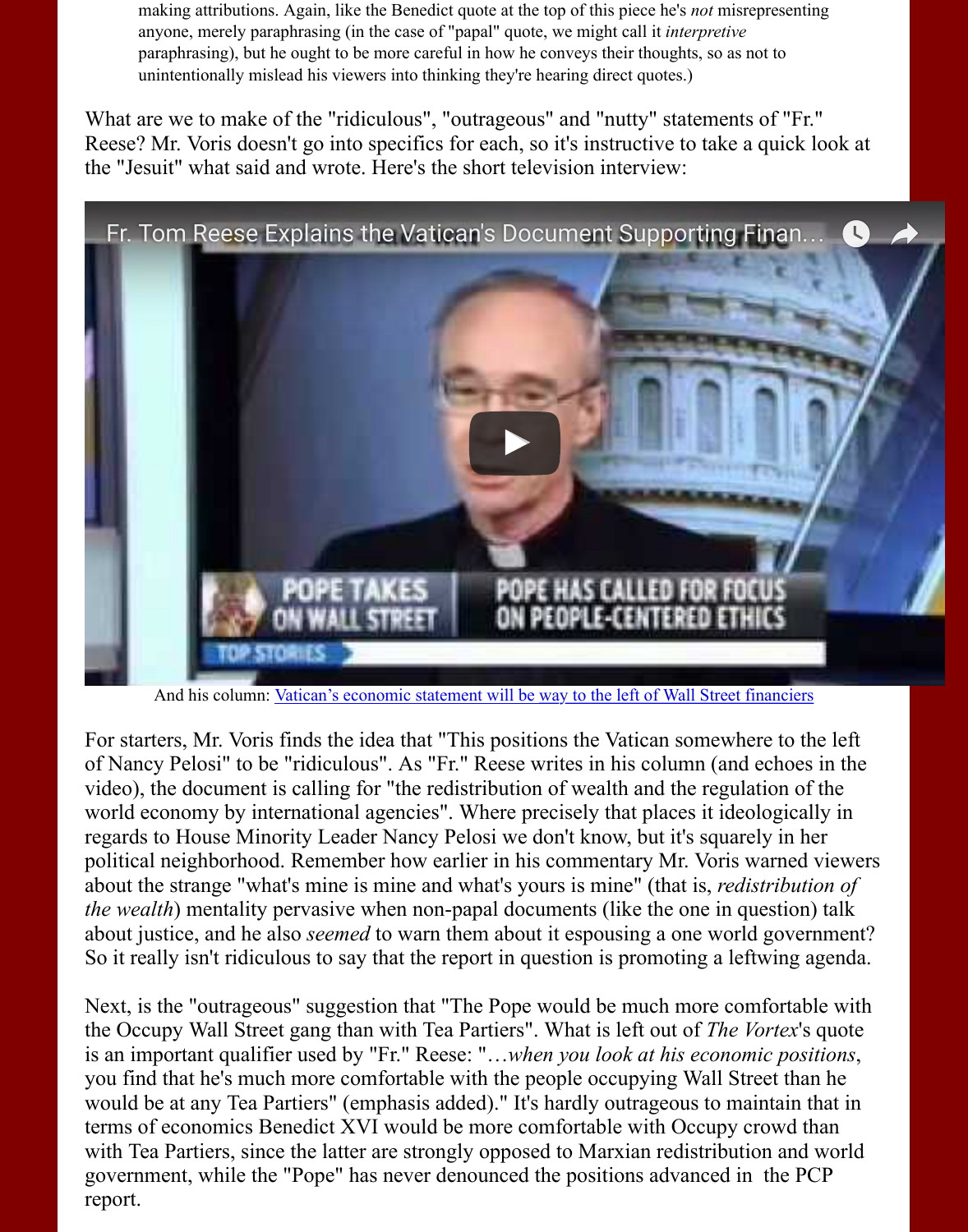more closely correspond, would answer "Republican" (especially as in grassroots Republicans), but the positions advanced in the report of *Benedict's* Council are clearl left of center, and thus are more line with the Democratic Party. Return to SECTIO

## **Occupy Wall Street and the Vatican: useful idiots?**



**It's outrageous, Michael Voris asset us**, to suggest that Benedict XVI might comfortable with the leftwing Occup Street  $(OWS)$  protesters, yet this is w the "liberal, modernist, progressive c in the Church" would have us believe the ultimate goal in mind to saturate opinion between now and next fall's election, "so Catholics should feel go and satisfied when they cast their vot Obama".

And according to George Weigel, "This

brief document from the lower echelons of the Roman Curia no more aligns 'the Vation the pope, or the Catholic Church with Occupy Wall Street than does the Nicene Creed

One the other side, the "leftwing Catholics" obviously see a kinship. "It's clear the Vat stands with the Occupy Wall Street protestors and others struggling to return ethics an good governance to a financial sector grown out of control after 30 years of deregulation wrote Vincent Miller, a professor at the once-Catholic University of Dayton. Wall Stre protests gain Vatican support

Such comments are what much as would be expected from the liberal and conservative wings of the Novus Ordo "Church". But more to the point, exactly where do the authors the document stand on this point? Catholic News Service reporter Cindy Wooden writes:

Catholic social teaching and the Occupy Wall Street movement agree that the economy should be [at the service of the human person and that strong action must be taken to reduce the growing gap](http://www.smh.com.au/world/wall-street-protests-gain-vatican-support-20111025-1mi3a.html) between rich and poor, Vatican officials said.

"The basic sentiment" behind the protests is in line with Catholic social teaching and the new document on global finance issued Oct. 24 by Pontifical Council for Justice and Peace, said Cardinal Peter Turkson, council president.

The U.S. protesters have focused on Wall Street because "Wall Street is considered to be a big engine house -- a big financial structure whose power extends all over the world," the cardinal tole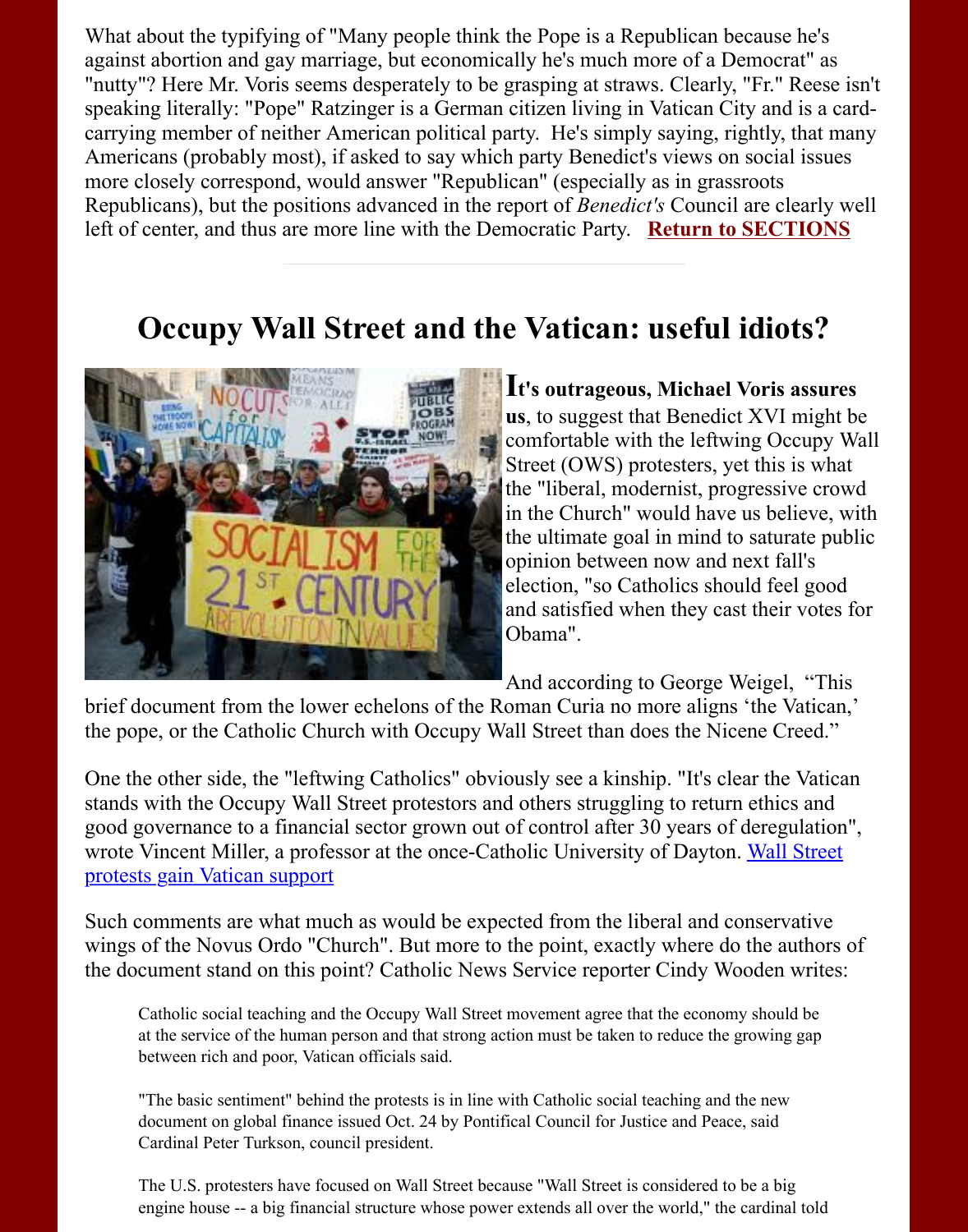to account the matrix is the not achieving usual usual usual values of  $\alpha$ Turkson said.

"The Vatican is not behind any of these movements, but the basic inspirations can be the same," h said.

Bishop Mario Toso, secretary of the justice and peace council, told reporters the Vatican's new document "appears to be in line with the slogans" of Occupy Wall Street and other protest movements around the globe, but "even more it is in line with the previous teaching of the church," including Pope Benedict XVI's 2009 encyclical, "Charity in Truth" ("Caritas in Veritate"). Vatican officials see agreement in church teaching, Occupy Wall Street

Sure, it can be argued that these men only have a limited say at Vatican City, but it sho pointed out that the neither Benedict XVI nor anyone else has repudiated the connection drawn by these men. It's altogether possible that their grasp is lacking of exactly what Occupy Wall Street stands for and what some of their more extreme slogans say (such one shown in the above photo).

And there are, of course, things found in some of the stances put forth by the OWS movement and proposals of the PCJP report with which any Catholic could readily agree. they are to be found in the social teachings of the Church prior to Vatican II: from employees being entitled to fair wages and not being treated like mere pieces of equip to the need for regulations in the financial sphere as in others walks of life, etc. The importance of in ethics of economics was specifically spelled out as early as 1891 with Leo XIII's encyclical, *Rerum Novarum*. However, Catholics can in no way espouse so the other central positions coming from these modern would-be reformers, including socialism of one form or another and world government. (Proposals like the exclusive paper ballots for voting and the across the board forgiveness of debts are reasonable in theory, but in the case of the former, having an international agency oversee American elections would only bring another form of corruption, and the latter simply would be impractical to implem[ent, unless some](http://www.papalencyclicals.net/Leo13/l13rerum.htm) mechanism is put in place for *involuntary* co[mpliance.\)](http://occupywallst.org/forum/proposed-list-of-demands-for-occupy-wall-st-moveme)

For Vatican officials to be giving support of any kind to the OWS at the very least show profound ignorance of what's really going behind the scenes with that movement. Far being a grassroots group, a lie that mainstream media perpetuates, Occupy Wall Street ties with Ivan Marovic, Serbian founder of the professional "protest" group Otpor!  $("Resistance]")$ , who has taken credit for assisting in organizing such recent demonstr as the one that helped topple Egyptian President Hosni Mubarak's regime (no, it wasn't spontaneous).

Egypt is a prime example of how Otpor's tactics are being used to destabilize autocratic governments so as to bring "democracy" to those nations. The key to understanding the [regime change is that the dictatorships are targeted very selectively. How horribly a](http://en.wikipedia.org/wiki/Otpor) regime treats its people isn't the criterion used to determine whether it gets "spontaneous" demonstrations against it; that's just a pretext, when in reality, it's a matter of political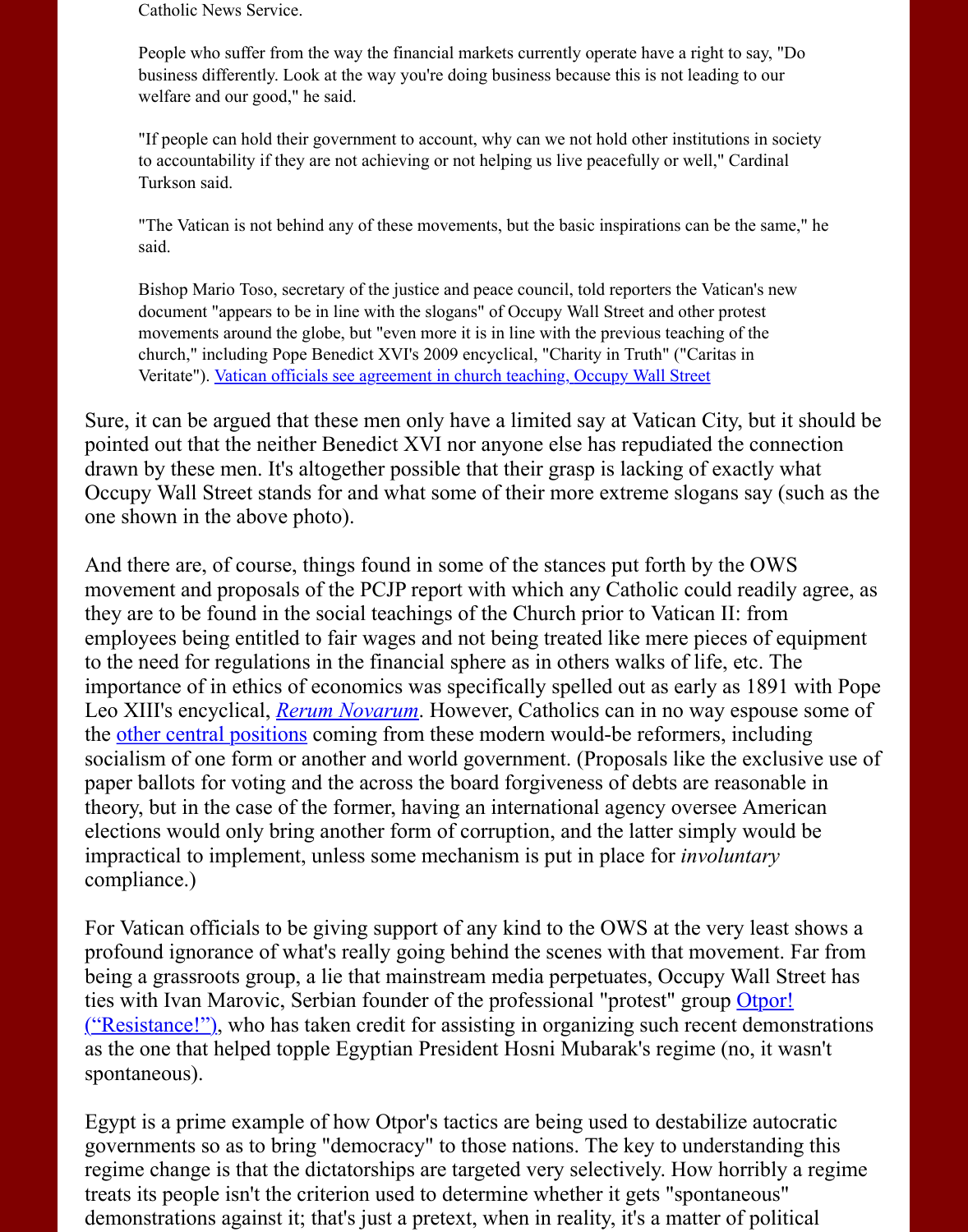influence for the Occupy Wall Street movement, which is said to show a movie about his theories at "Occupy camps in cities all over the world." Also mentioned specifically in video is multi-billionaire supporter of leftwing causes, George Soros, who OWS could reasonably identify as part of the 1%—in reality, with a net worth estimated at \$22 B, much more like part of the 001%!



Big Soros Money Linked to "Occupy Wall Street" Occupy Wall Street, Otpor, and American Revolution? Occupy Wall Street affiliated with professional revolutionary organization Otpor (CIA)

Why would members of the Establishment be bankrolling the very forces sworn to it down? Simply to be in control of both sides of the conflict. One may ask as well powerful bankers, fina[nciers and political leaders in the West \(](http://www.thenewamerican.com/usnews/politics/9269-big-soros-money-linked-to-occupy-wall-street)video) aided mightil the Communist over[throw of Russia's Tsar Nicolas II, considering](http://www.scribd.com/doc/69610981/Occupy-Wall-Street-OTPOR-And-American-Revolution) that the atheistic Bolshe[viks opposed capitalism, calling for a world collectivist revolution.](http://www.infowars.com/occupy-wall-street-affiliated-with-professional-revolutionary-organization-otpor-cia/)

Often the strategy includes something known as (**video**) "pressure from above, pre from below" (well explained here in a lecture from 40 years ago), which is being g used in Occupy Wall Street and allied groups around the world, as well as Establish [reaction to it. The OWS crowd is being played as "useful idiots" in the further expansio](http://www.youtube.com/watch?v=lGEESQ0aLJo)n to it. of Establishment power; their cry for more government regulation of Wall Street in will only result to a shell game in which a transfer of power amounts to the same for[continuing to hold it as before, only with the](http://www.youtube.com/watch?v=sPd0Sg42Cvo) *appearance* that real change has occu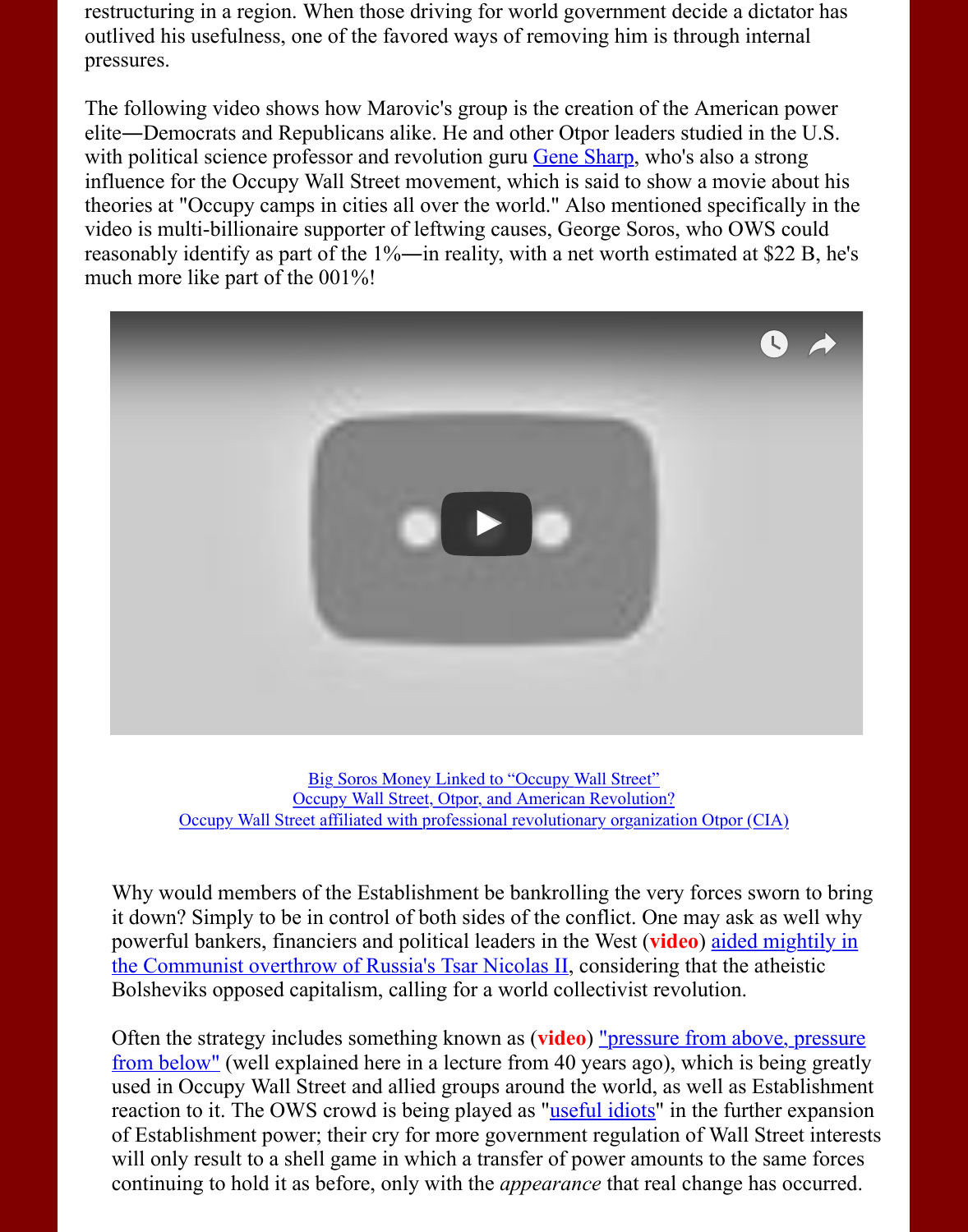Wittingly or unwittingly, Occupy Wall Street and the Vatican, through the "Pontific Council on Justice  $\&$  Peace, are advancing the aims of those who would throw the into complete subjugation in the name of curing the global economic crisis. Unfortuna[tely, however mu](http://en.wikipedia.org/wiki/Robert_Zoellick)ch Messrs. Voris and Weigel would like to distance Mo [Rome from OWS, the commonality of certain of the views and goals of the two](http://www.businessinsider.com/occupy-wall-street-march-on-goldman-sachs-2011-12) remains. **Return to SECTIONS**

#### Liber[ation theology a](http://novusordowatch.org/ows_b16_vortex.htm#S)nd other "new world dynamic



**As mentioned near the top of this analysis**, in its recommendations the PCJP uses the rhetoric of Marx liberation theology. For whatever reason, Mr. Voris se ready to bring this point out, then just hinted about it backed away from the subject. As also mentioned, Jo Paul II and now Benedict XV have, despite at times speaking out against it and even issuing slaps of the w more often allowed its promoters to be remain in good standing with the Conciliar Church and have themsel espoused some of the same ideas―so the feigned opposition is just so much of the same doubletalk information Catholics have long come to expect from Modernist I

It's worth noting in this regard that the sort of "Catholic"

leadership to expect to be represented in the Vatican-approved "global public authority" likely to include such as the likes of the disgraced Maryknoll priest, Fr. Miguel d'Escoto Brockmann, a participant in the bloody Communist-inspired Sandinista revolt in Nica a member of the ruling junta from 1979-1990, and, more recently, United Nation's Ge Assembly President. (See his UN page and Liberation theology priest heads the UN). Paul II also gave the regime his tacit blessing by visiting the country in 1983, rather than condemning its subjugation under the tyrannical rule. His much-publicized, but ultimately bogus rebuke of Jesuit Fr. Ernesto Cardenal (photo left), d'Escoto's Sandinistist comra gave the impression that "His Holiness" opposed liberation theology, a photo op that succeeded in deceiving countless gullible souls around the world.

To further show his supposed [displeasu](http://www.un.org/ga/president/63)re, t[he "pontiff" "suspended" Cardenal, d'Esc](http://www.traditioninaction.org/RevolutionPhotos/A285rcMiguelEscoto.html)oto other revolutionary priests (sadly, it appears they were all validly ordained, which mal matters worse, as they betrayed their vocation), while for a real Pope no censure short *excommunication* would have been applied to clerics who worked for the triumph of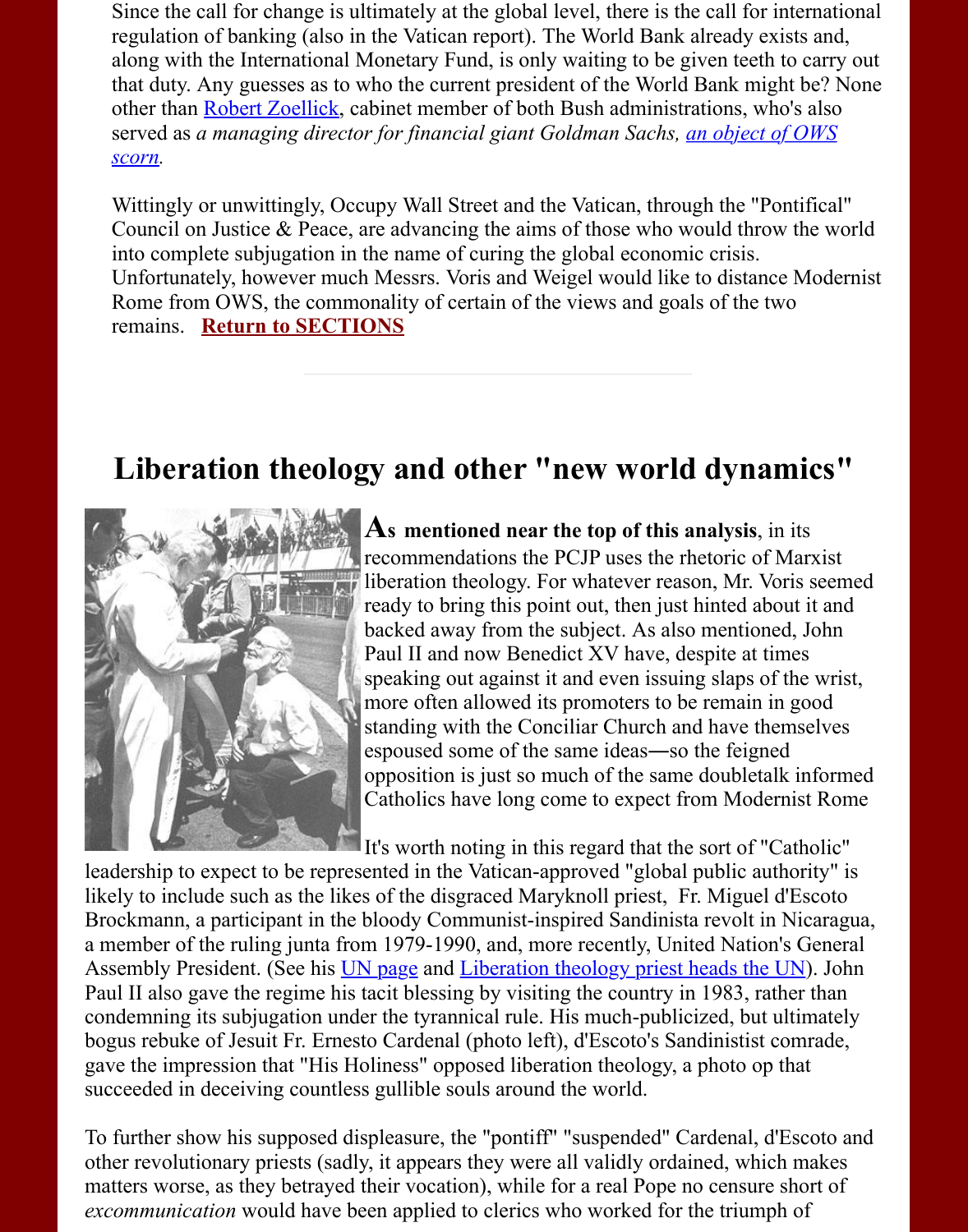More to the point of this analysis, however, in May 2009 General Assembly President d'Escoto (photo below right) issued "The Draft Outcome Document" in conjunction w UN Conference on the World's Financial and Economic Crisis that sounds eerily like the PCJP's *Towards Reforming the International Financial and Monetary Systems in the [Context of Global Public Authority.](http://www.xavier.edu/news/calendar/1/31248)*

 The D'Escoto-UN plan, which has received scant media coverage, is nothing short of a full-blown call for world government administered through the UN. The Draft Outcome Document issued by D'Escoto on May 8, 2009 on behalf of the "G-192" (the representatives of the 192 Member States of the UN), decries the evils of "a profit centered economy" and the current "prevailing socioeconomic system" and declares: "The anti-values of greed, individualism, and exclusion should be replaced by solidarity, common good and inclusion."

How do D'Escoto and his UN comrades propose to accomplish this? The 19-page document lays out a Sandinista-style Marxist-Leninist program for the entire planet that involves global government, with a huge new global bureaucracy exercising vast powers over all human activity. U.N.'s Marxist Plan for Global Government

"Our growing global problem set", the document concludes, "will also eventually require global financial mechanisms to solve them. There are serious constraints to achieving this, but until we do, globalization without global institutions will continue to lead t[he world into chaos.](http://www.thenewamerican.com/usnews/election/1215)…" Among the proposed "mechanisms" is the creation of several new United Nations institutions that would have huge control over our lives:

- Global Stimulus Fund
- Global Public Goods Authority (Sea, Space, Cyberspace)
- Global Tax Authority
- Global Financial Products Safety Commission
- Global Financial Regulatory
- Authority Global Competition Authority
- Global Council of Financial and Economic Advisors
- Global Economic Coordination Council
- World Monetary Board (Contingent SDR emissions)

The details of the D'Escoto-UN plan are certainly much more spelled out that of the P but details aside, the two visions are closer than you might think. Consider that in one few places the Vatican council report provides any real specificity, we read: "It would logical for the reform process to proceed with the United Nations as its reference because of the worldwide scope of its responsibilities, its ability to bring together the nations of t

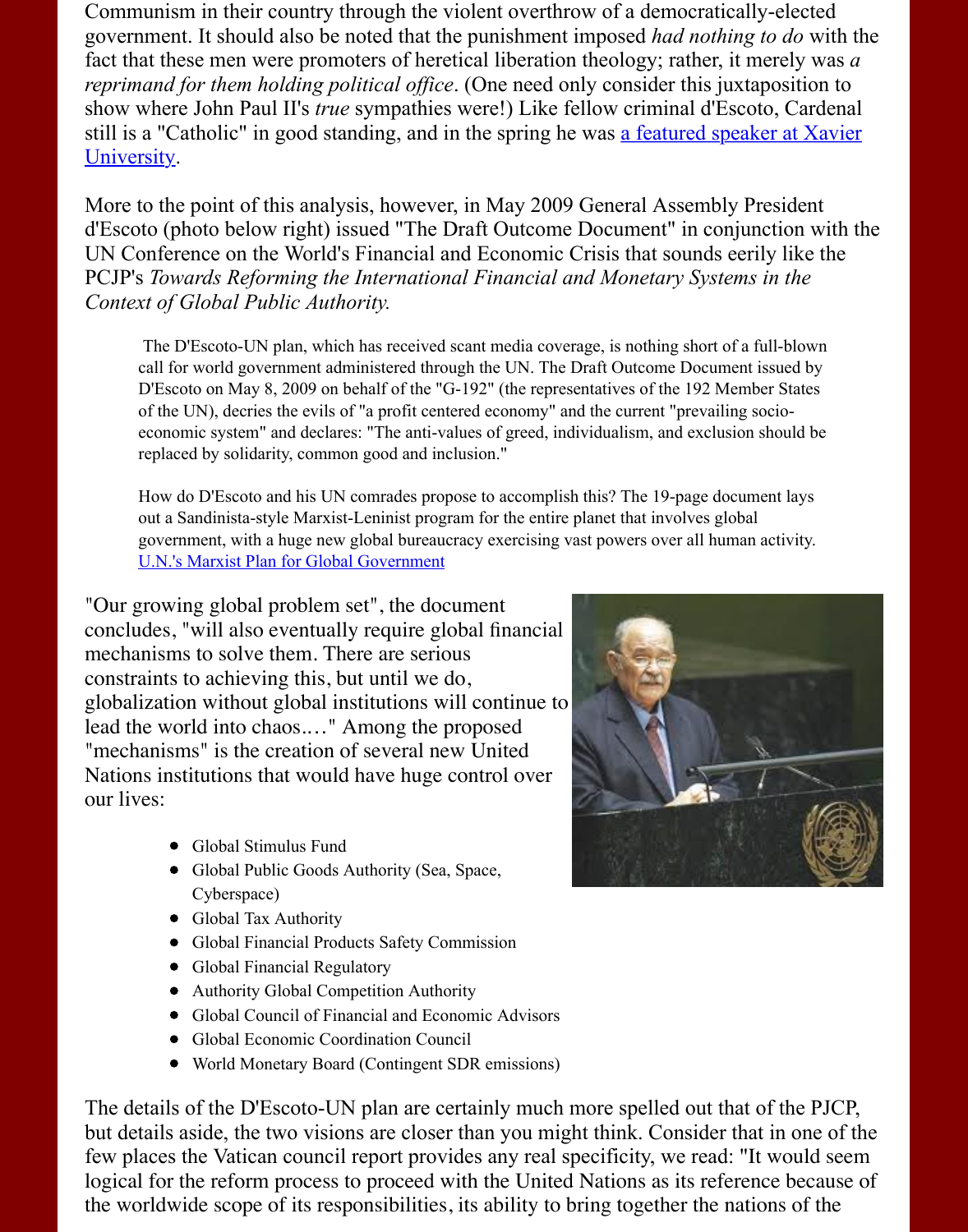#### **Shedding light into Michael Voris's Black Hole of Forgetfulness**



[One of way](http://novusordowatch.org/ows_b16_vortex.htm#S)s Mr. Voris seeks to trivialize the significance of the report is to call it repetitive: "a intentioned, but essentially redundant-type document" and relatively harmless and somewh redundant Vatican document". However, he never bothers to s what he means by that. Now, v one takes a look at what the co wrote, it really doesn't repeat it  $\blacksquare$ <sup>240</sup> $\blacksquare$   $\blacksquare$  internally, so assuming he's bo

to read it, he must be referring to some other sort of redundancy.

But why doesn't he elaborate?

Well, his apologists will say he only has five minutes or so for his comments, so he has deliver them in abbreviated form. That's legitimate as far as it goes, however there's m it than that. Near the end of his talk, Michael Voris sneaks in this observation: "As the coming days and weeks unfold, expect to see this story get recycled and referenced throughout the mainstream media as something akin to this: Well, we all remember the even the Pope thinks the world economy should be jiggered with to support a United Nations-managed government and a World Bank to fight the issue of poverty. That's really in keeping with the Obama Administration's views as well, so Catholics should feel go and satisfied when they cast their votes for Obama." He immediately follows this by s that "modernists and political liberals in the Church have engineered" discussion of the PCJP document in a way that can be used in Obama's re-election bid.

This is interesting wording by him, to say the least. Based on what precedes and follow viewer could reasonably get the impression that talk about how "the Pope thinks the w economy should be jiggered with to support a United Nations managed government" amounts to just another example of "the mainstream media" misunderstanding or mischaracterizing the report as something coming from Benedict XVI, when it was no thing. And all, that would be in keeping with the general tone of what's gone before in commentary.

Perhaps that's what Mr. Voris intended, though there's a different truth to be uncovered that he doesn't take time to examine. Remember where he attacks the media for giving false impression that it's the "Pope" and not some council voicing "support for a Glob Public Authority, which sounds very much like a one-world government"? Then he go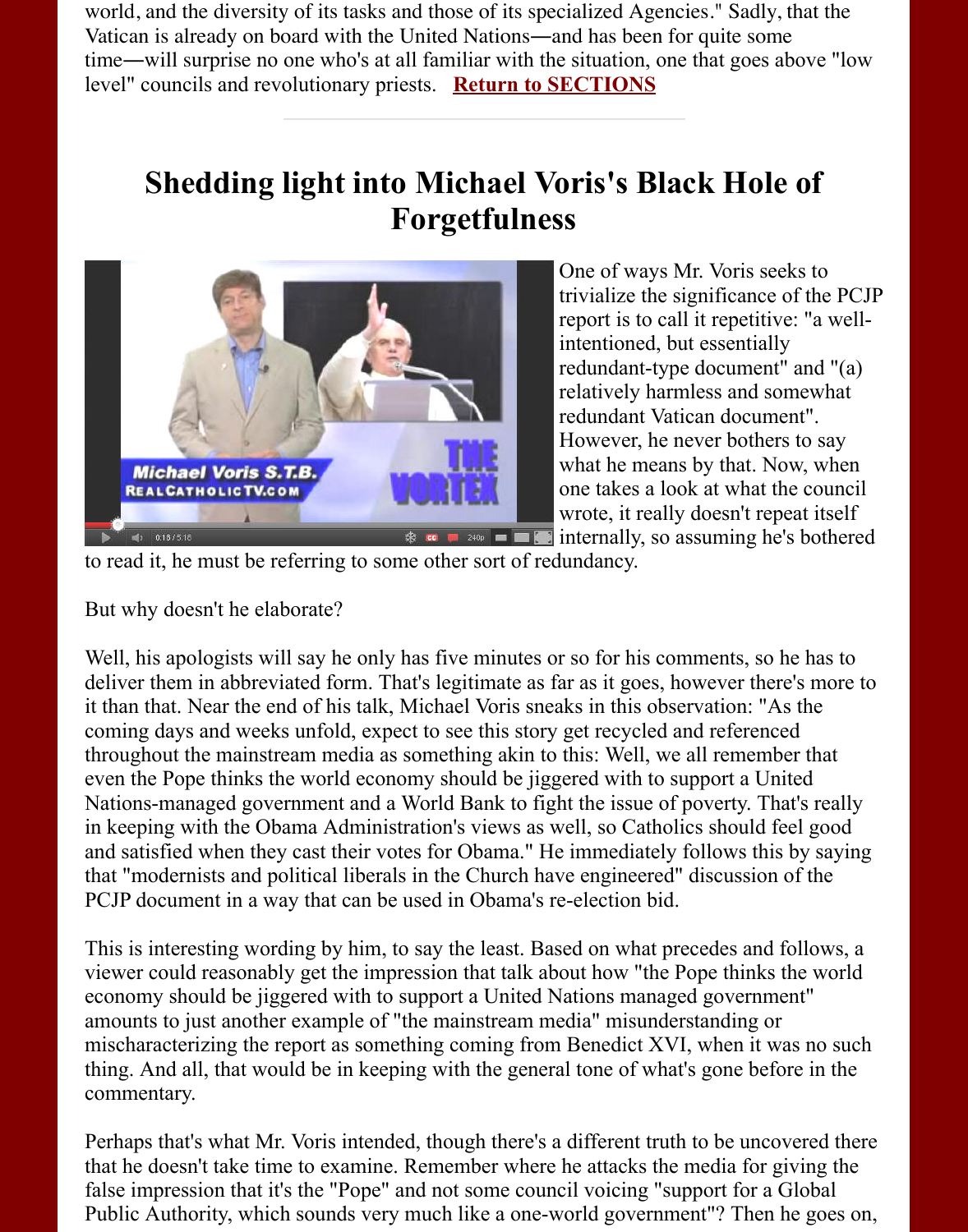up well on the following blog.

Though none of these (the PCJP's) plans has been infallibly defined, the drafters took great care to present them as the culmination of a long chain of encyclicals, from John XXIII's *Pacem in Terris* and Paul VI's *Populorum Progressio* to Benedict XVI's *Caritas in Veritate.* It would be hard, given any hermeneutic of continuity, to use Benedict's own phrase, to see this as an abrupt shift in direction. Vatican to Main Street, U.S.A.: The (Tea) Party's Over

At this point we think it's time to paraphrase Mr. Voris from early on in "The Vortex": *is it that when "the Pope" himself personally comes out and writes something direct, l "there is urgent need of a true world political authority, as my predecessor Blessed John XXIII indicated some years ago", Michael Voris doesn't even report it?* (For the record *is* a direct quote and not one that just *seems* to be one on YouTube.)

Yes, the redundancy comes from echoing what Benedict XVI himself personally wrot directly in *Caritas in Veritate*, in which he very *explicitly* covers much the same ground the later, less significant PCJP document. If anything, "Pope" Ratzinger with his call for "true world political authority" is just as extreme as his council. Among his recommendations is the following:

Today the universal common good presents us with problems which are world-wide in their dimensions; problems, therefore, which cannot be solved except by a public authority with power, organization and means co-extensive with these problems, and with a world-wide sphere of activity. Consequently the moral order itself demands the establishment of some such general form of public authority. But this general authority equipped with world-wide power and adequate means for achieving the universal common good cannot be imposed by force. It must be set up with the consent of all nations. If its work is to be effective, it must operate with fairness, absolute impartiality, and with dedication to the common good of all peoples. (Cited, Who will investigate the U.N.-Vatican Connection?)

Now, it's reassuring to talk about a world authority set up with the free "consent of all nations" and not "imposed by force", but the cold, hard fact is that such a supreme government—as with government at any level—will be maintained and sustained by a enforcement, even if it isn't started that way, and when a megalithic authority imposes will with force, who can resist? Even Benedict XVI acknowledges the possibility a world gover[nment could become a tyranny, but if that's the case, oughtn't it be a warning to m](http://www.aim.org/aim-column/who-will-investigate-the-u-n-vatican-connection/feed)en of the of good will *not* to go in that direction? For once the genie of a one world government is in place, it would be nearly impossible to put him back in the bottle.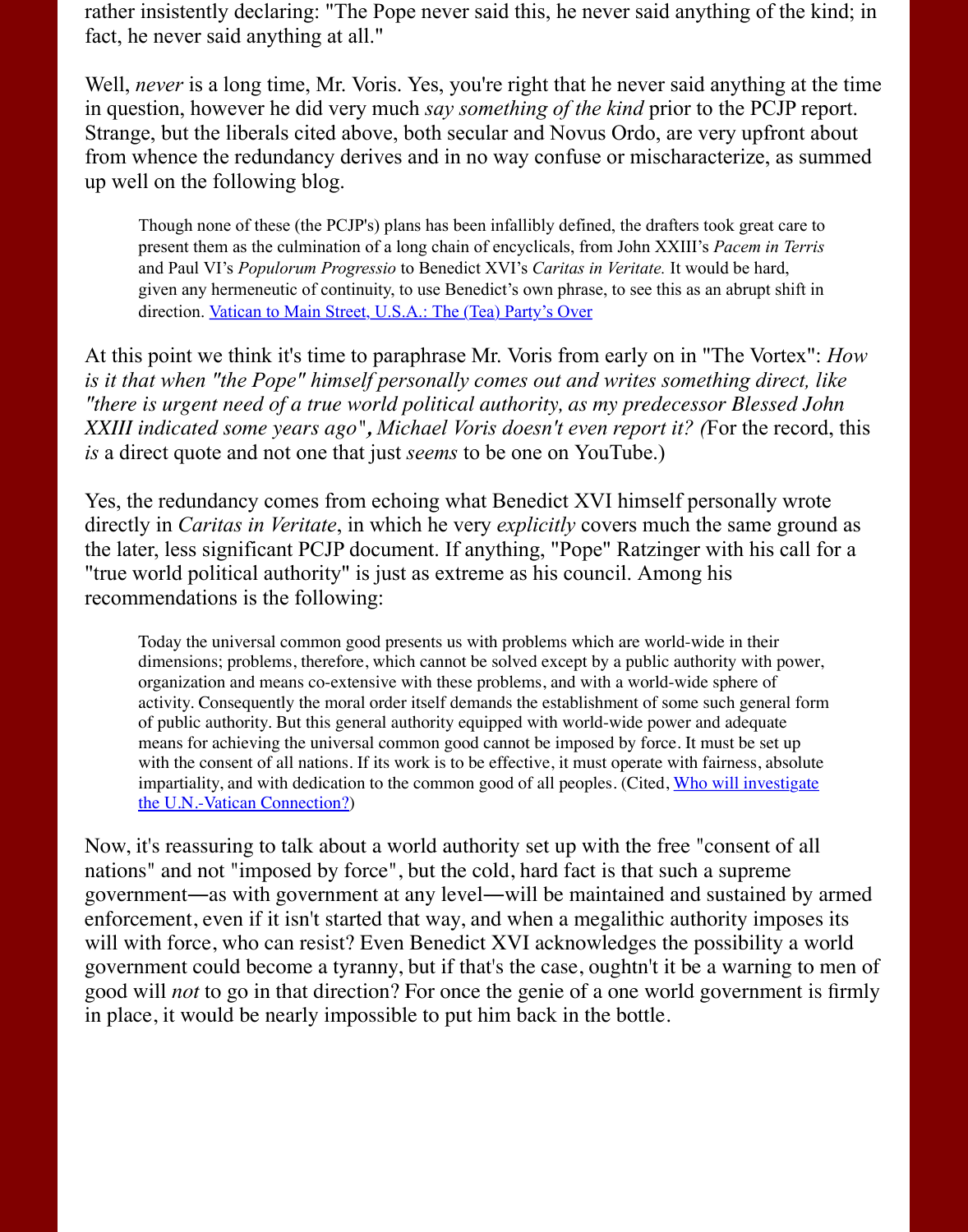*international finance*, so that the concept of the family of nations can acquire real teeth." For the concept of a "family of nations", that for nations to sacrifice their individual rights for "the greater good" (that is, for the goals of the



internationalists) to "acquire real teeth" clearly points to giving its proponents whatever power is required to enforce its mandates—and by power we're not talking about the p of peaceful, reasoned persuasion. (photo right - During his 2008 visit to the U.N., Ben signs the guestbook.)

There may also be some redundancy coming from "His Holiness's" side here, as this quote from *Caritas in Veritate* ends up sounding like he, in turn, is recycling part of the 2000 "Pontifical" Council on Justice and Peace's document, entitled *The Social Agenda*, wh reads in part:

It is therefore our ardent desire that the United Nations Organization in its structure and in its means may become ever more equal to the magnitude and nobility of its tasks, and may the time come as quickly as possible when every human being will find therein an effective safeguard for the rights which derive directly from his dignity as a person, and which are therefore universal, inviolable, and inalienable rights. The Social Agenda

Mention of "inalienable rights" that come from God and which must be safeguarded in the context of the U.N., very sadly laughable. One need not believe in God to be the h it and there is nothing in the history of the U.N. that in the least suggests it has even the vaguest monotheistic leanings ("atheistic pantheism" is the U.N.'s one world religion choice)—certainly the group's largest nation member, atheist Communist China, won't for any pro-religious positions be[coming the foun](http://www.thesocialagenda.org/)dation of that godless body. When o considers that both the United Nations and its regional counterpart, the European Union, hostile to Catholicism and its moral teachings (as seen here and here, for example), the Vatican contentions that a manifestly antichristian organization that pushes such evils abortion, birth control and "gay rights" is the answer to the world's problems clearly show Modernist Rome's purported pr[o-life, pro-family po](http://www.conspiracyarchive.com/NewAge/Earth_Charter_Ark.htm)sitions—and therefore, its Cathol in general—can strongly be called into question on this ground as well as so many other At the United Nations there is *neither justice nor peace for the unborn*., but the Novus "Church" and its "Pope" advocate it as the best way fo[r the](http://www.wnd.com/news/article.asp?ARTICLE_ID=44983) wor[ld to](http://www.catholicnewsagency.com/news/new-european-union-school-calendar-omits-christian-holidays) solve its problem

So to give an evil institution like the United Nations not only respect, but to hold it up beacon of hope for the world is naive at best and sinister at worst.

We know that "Pope" Ratzinger has been hostile to the message of Our Lady of Fatim his day as head of the Conciliar Church's counterfeit "Holy Office". Now, that message warns that if her warning wasn't heeded and the world be consecrated to her Immaculate Heart, the entire world would ultimately fall to the errors of Russia. When Sister Luci of the young seers of Fatima, was interviewed as a nun decades later by Catholic auth William Thomas Walsh, she said it was her view that the Blessed Mother meant that  $\underline{t}$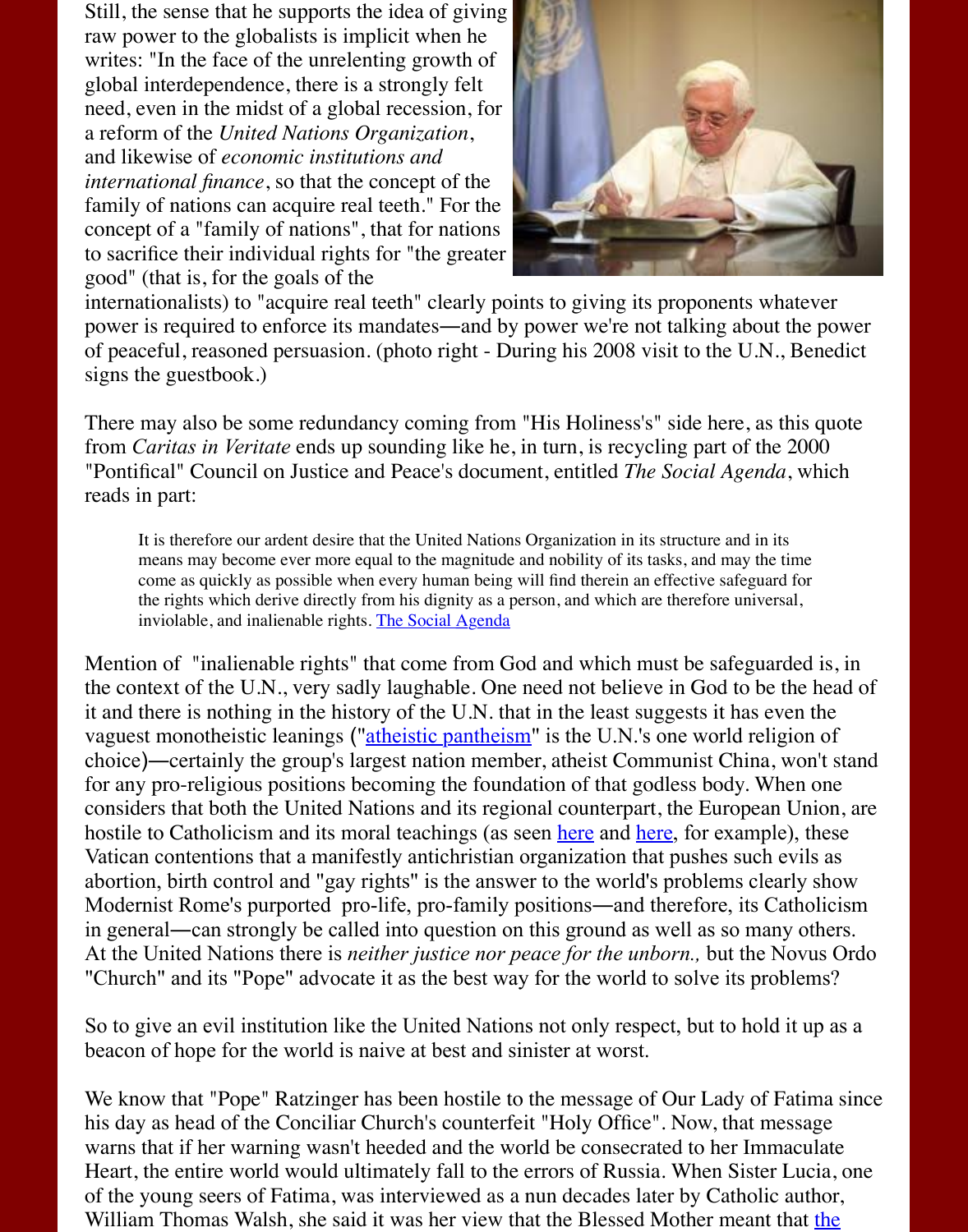Jesus Christ. Considering that said world government, given its *distain for the authority and rights of God* (the United Nations has shown that very evidently) will, if given the cha inevitably end up *a universal dictatorship*, the prospect of such a scenario is nightmar reign of unheard-of terror", as Pope Benedict XV warned of nearly a century ago). An need we remind anyone that world government is a precondition for the emergence of Antichrist? Should this dreamt-of global government ever impose its new order on humanity, it will be able to control financial resources everywhere around the world to point of literally *being able to dictate who can or cannot buy or sell* (microchips?), a scenario that sounds disturbingly like Apocalypse 13:16-18.

What we find odd is that Michael Voris doesn't seem to be bothered by any of this. He innocuous terms like "benign", "harmless", "helpful" and "well-intentioned" to charac a report that advocates something that, should it ever come to fruition, could cause to descend upon the human race the darkness of a tyranny the likes of which has never b *seen before in the annals of world history*[. Is he not paying a](http://drbo.org/x/d?b=drb&bk=73&ch=13&l=17)ttention?

And to make matters worse, he seems unwilling to come to terms with the reality that Benedict XVI is a zealous supporter of one world government or to enlighten his view the fact. This should be a wakeup call for Mr. Voris to come to terms with what the manner holds in such high esteem really stands for. It's time for him to pull his head out of the Hole of Forgetfulness, which is product of his own wishful thinking. It should be a tin him to trap and expose lies and falsehoods wherever he finds them, and not to back of because it's an unpleasant task requiring him to puncture holes in his own delusions. I time for him to find out the truth about Benedict XVI .

Should he come to his senses, he could with his skills at public address do so much go the restoration of the Church. For him to do so means he'll need to take a large step, be the telling of unpleasant truths always divides audiences, as witnessed when Our Lord to His disciples about the Blessed Sacrament  $(St. John 6:56-63)$ . Let us pray that Mr. be given the to grace face the truth, no matter how unsettling, and the courage to enlightendthose still in darkness. **[Return to SECTIONS](http://novusordowatch.org/benedict.htm)**

#### **Related Links:**

A Socialist West? When? The Vatican calls for world government Vatican Backs Obama's [Global Agenda](http://novusordowatch.org/ows_b16_vortex.htm#S) Pope Calls for "World Political Authority" Vatican joins calls for crackdown on financial markets Pope's plea for a New World Order **(article on 1985 speech)** Here's the risk: Occupy ends up doing the bidding of the global elite **[Extremists agree: Commu](http://www.traditioninaction.org/bev/103bev10-29-2008.htm)nist Party USA and American Nazi Party support Occupy W** [Street](http://www.forbes.com/sites/timworstall/2011/10/25/the-vatican-calls-for-world-government)